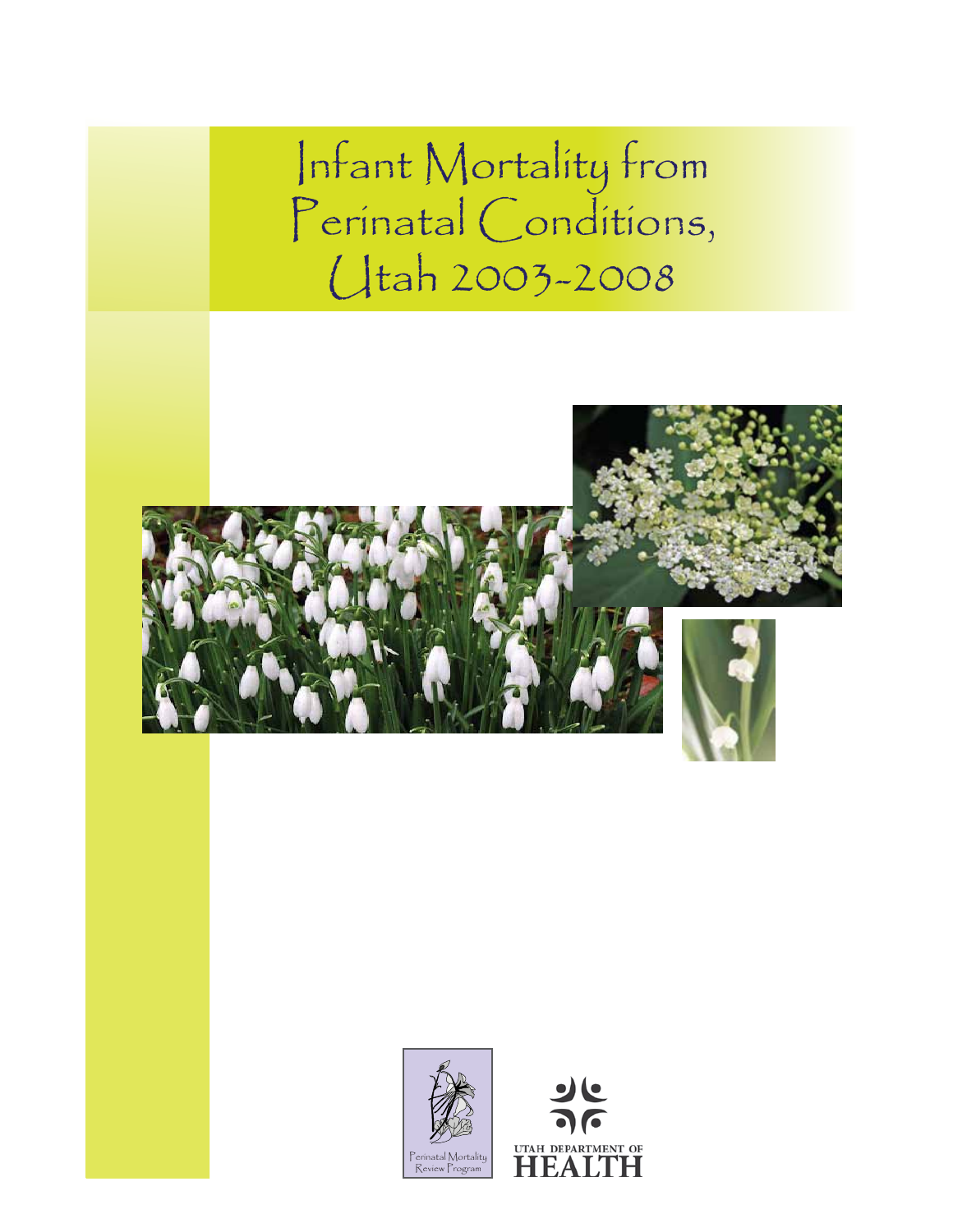#### **Acknowledgments**

This report is the result of a collaboration involving individuals with a strong commitment to reducing infant mortality in Utah. It is supported in part by the Title V Maternal and Child Health Block Grant (B04MC11148-01-04), from the U.S. Department of Health and Human Services, Health Resources and Services Administration, Maternal and Child Health Bureau.

#### **Content and Analysis**

Laurie Baksh, MPH Maternal and Infant Health Program Lois Bloebaum, MPA, BSN Maternal and Child Health Bureau Deborah Ellis, MS, CNM Maternal and Infant Health Program Nan Streeter, MS, RN Maternal and Child Health Bureau

Members of the Perinatal Mortality Review Committee

Special thanks to Barbara Algarin, Maternal and Infant Health Program, for her invaluable contributions to the design and formatting of this report.

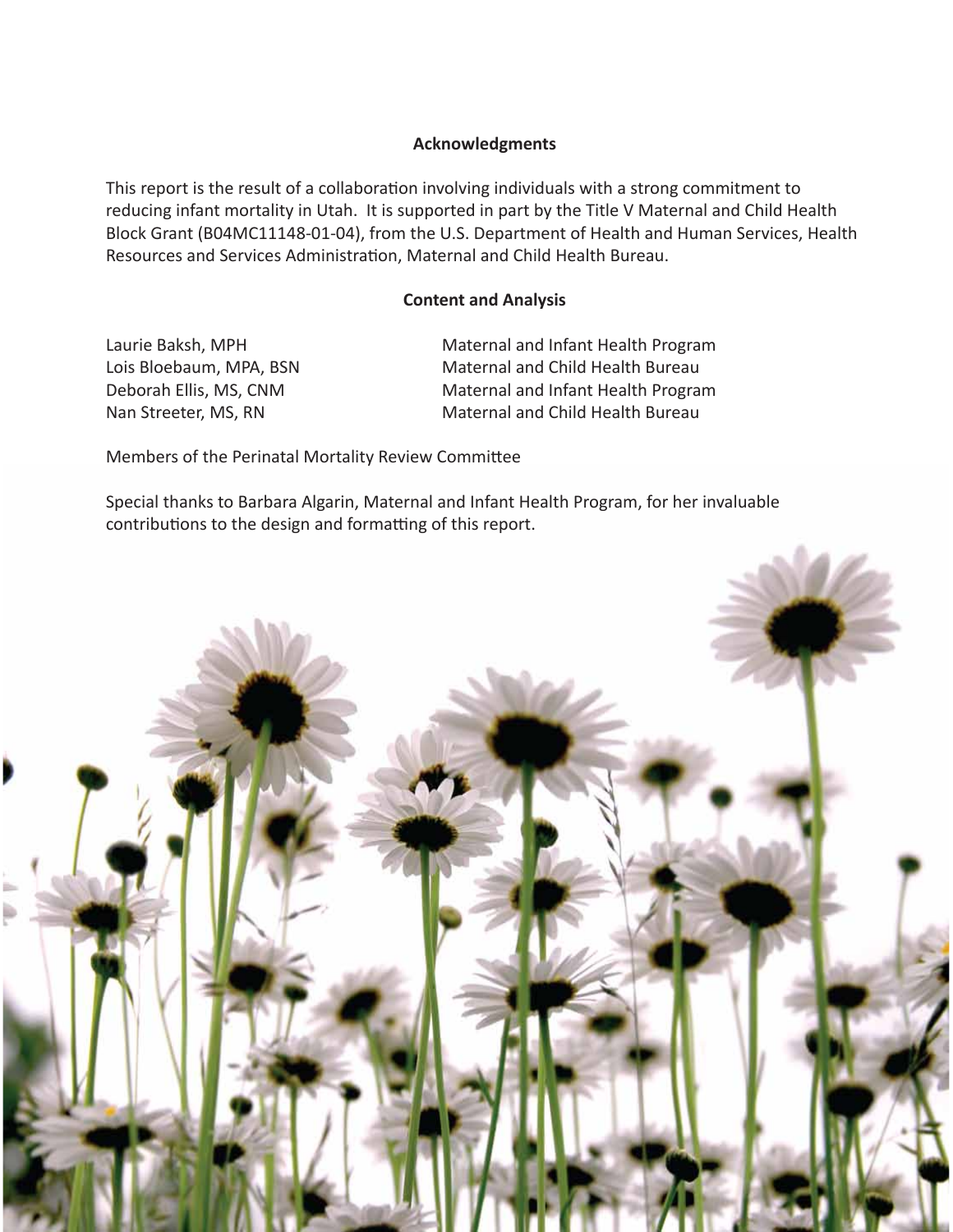#### Background

Infant mortality is defined as the death of a liveborn infant before 365 days of age. The infant mortality rate is an important measure of a nation's health, and allows for comparisons of health and well-being across and within countries, states, and communities. The infant mortality rate reflects the current health status of infants and predicts the next generation's health. It also gives some indication of maternal health and the quality and accessibility of primary health care available to infants and women prior to and between pregnancies.

Data from the Utah Department of Health (UDOH) Office of Vital Records and Statistics (OVRS) show the overall infant mortality rates in Utah for all causes combined for the years 2003-2008 ranged from 4.48 to 5.17/1,000 live births. The rates have been stable in this range since 1999. During 1991-1998, Utah's infant mortality rate was higher, ranging from 5.18 to 6.17/1,000 live births.

The three leading causes of overall infant mortality during 2003-2008 included conditions related to the perinatal period, particularly short gestation, birth defects, and infant medical conditions. Table 1 shows the breakdown by cause.

| <b>Rank</b>    | <b>Cause of Death</b>                                                               | <b>Total#</b><br><b>Infant</b><br><b>Deaths</b><br>$(n=1,719)$ | $%$ of<br><b>Total</b><br><b>Deaths</b> | <b>Rate per</b><br>1,000 |
|----------------|-------------------------------------------------------------------------------------|----------------------------------------------------------------|-----------------------------------------|--------------------------|
| $\mathbf{1}$   | Perinatal conditions (e.g., short<br>gestation and low birth weight. <sup>1</sup> ) | 739                                                            | 43.0%                                   | 2.3                      |
| $\overline{2}$ | Congenital malformations and<br>chromosomal abnormalities                           | 509                                                            | 29.6%                                   | 1.6                      |
| 3              | <b>Medical conditions</b>                                                           | 222                                                            | 12.9%                                   | 0.7                      |
| 4              | Sudden Infant Death Syndrome<br>(SIDS)                                              | 86                                                             | 5.0%                                    | 0.3                      |
|                | All other causes                                                                    | 163                                                            | 9.5%                                    | 0.5                      |

| Table 1 Leading Causes of Infant Mortality, Utah 2003-2008 |
|------------------------------------------------------------|
|------------------------------------------------------------|

These figures include all infants born in Utah, regardless of mother's state of residency.

> Data from Utah Department of Health, Office of Vital Records and Statistics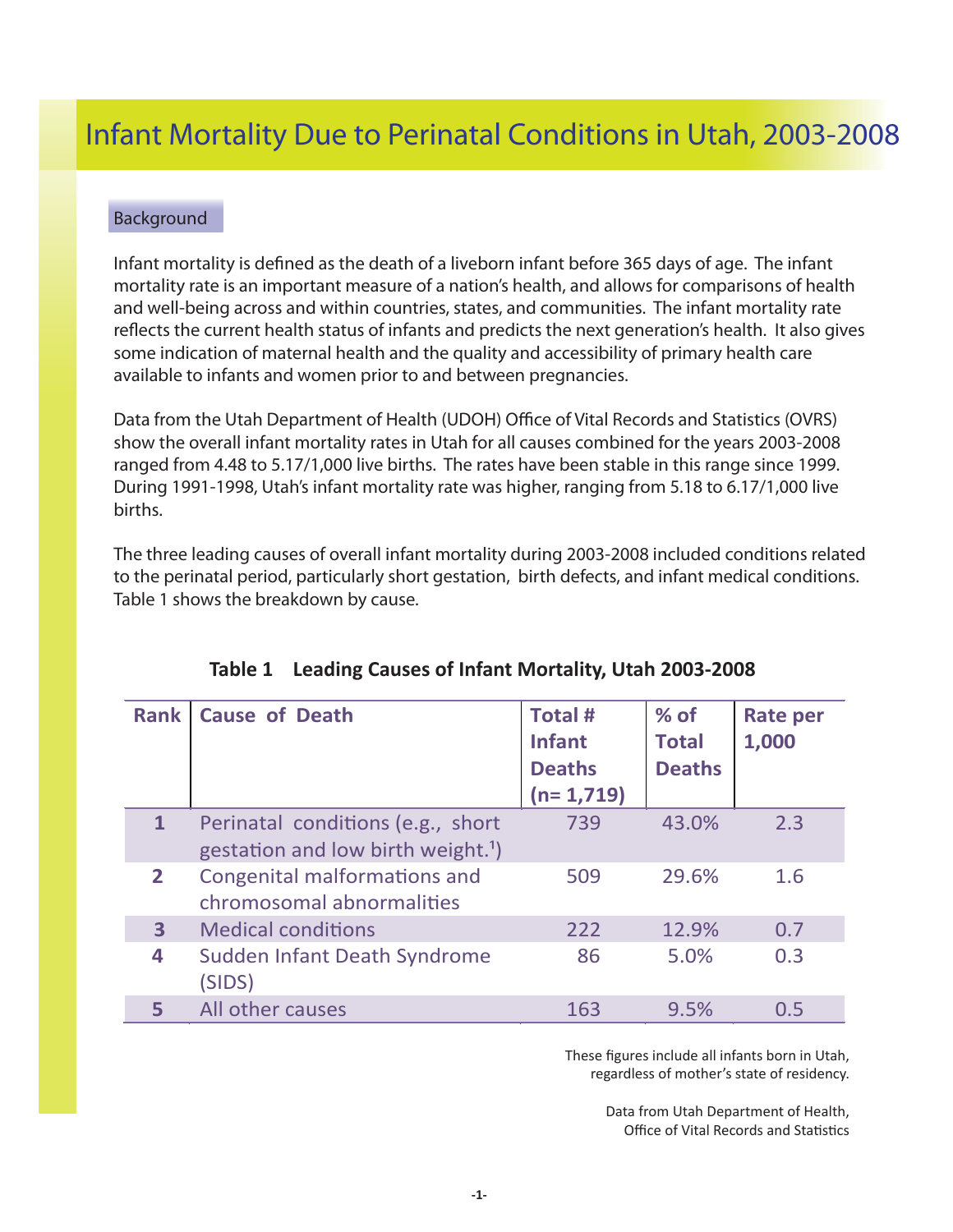This report will examine only a subset of Utah's infant mortality: the 640 infants whose deaths are attributed solely to perinatal conditions. These are infants liveborn at 20 weeks or greater gestation who died before one year of age due to a maternal or infant condition related to pregnancy or delivery. The infant mortality rate for deaths due to perinatal conditions ranged from 1.8 to 2.3 deaths/1,000 live births for the years 2003-2008. Figure 1 shows infant mortality rates due to perinatal conditions by year.



**Figure 1. Infant Mortality RatesDue to Perinatal Conditions, Utah 2003-2008**

> Data from Utah Department of Health; Numerator from Perinatal Mortality Review Program; Denominator from Office of Vital Records and Statistics

This report does not address infant deaths due to congenital or chromosomal anomalies, as those are tracked by the Utah Birth Defects Network (UBDN). This report does not include stillbirths, which are defined as fetal deaths occurring in utero after 20 completed weeks of gestation which are not born alive. Data used in this report cover only through 2008 because a change in the birth certificate form in 2009 rendered many variables not comparable between the two forms.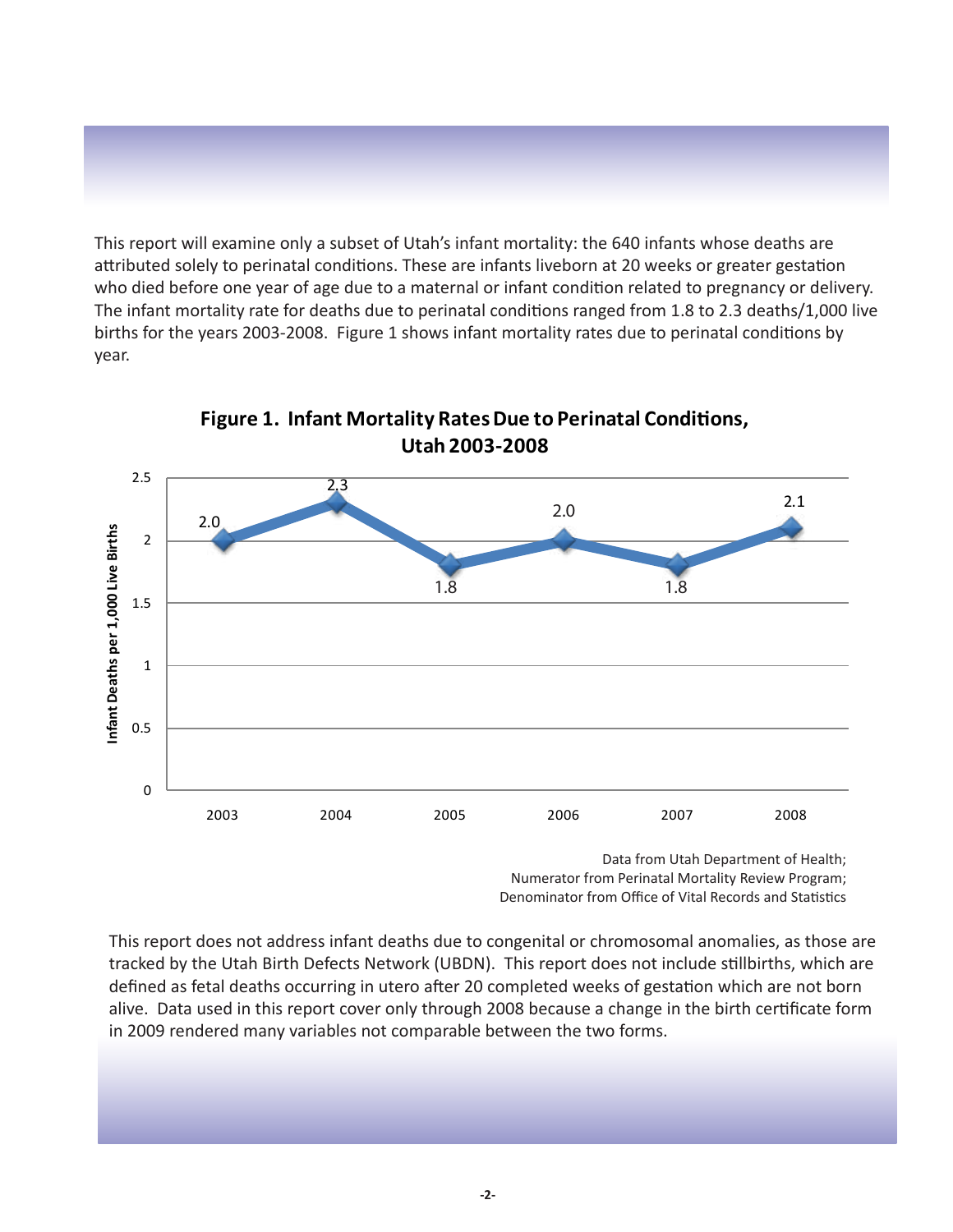### **Perinatal Mortality Review Program**

The UDOH Perinatal Mortality Review (PMR) Program was launched in 1995. The PMR program is based on the National Fetal-Infant Mortality Review (NFIMR) model. The NFIMR methodology was developed in a partnership between the American College of Obstetricians and Gynecologists (ACOG) and the U.S. Department of Health and Human Services (HHS) Maternal and Child Health Bureau (MCHB), in the Health Resources and Services Administration (HRSA). All cases of infant mortality at 20 weeks gestation or greater due to perinatal conditions are recorded in the PMR program's database. Infants born at 23 and 24 weeks gestation and who later die are more closely reviewed, since this age is considered the edge of viability. Every infant death of 25 weeks gestation and greater is thoroughly reviewed by the PMR Committee. This group is comprised of experts in obstetric and pediatric health care who explore factors that may have contributed to a specific death, discuss strategies that may mitigate those factors, and make recommendations that may prevent future deaths. Infant deaths are reviewed through the lens of asking or determining whether there was any chance the outcome could have been prevented by altering the care or the systems of care that impacted the mother's prenatal course and delivery or the infant's birth and outcome.

The Cycle of Improvement is at the core of the FIMR process (see Figure 2). Review of fetal-infant mortality has been shown to be an effective perinatal systems intervention, and has been done for more than 20 years. According to the FIMR manual, the presence of a local FIMR "...appears to significantly improve a community's performance of public health functions as well as enhance the existing perinatal care system's goals, components and communication mechanisms.²"



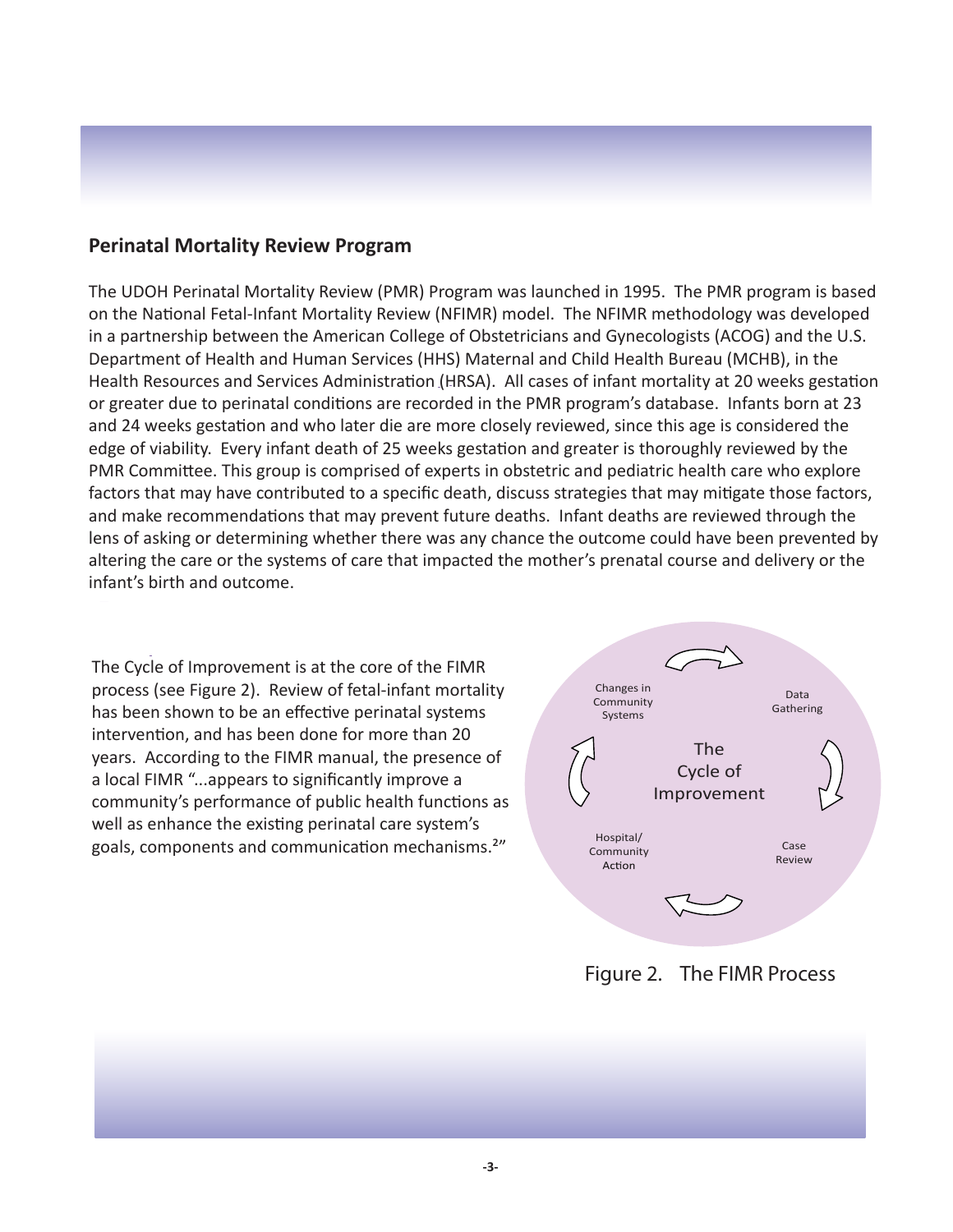### **Methods**

Birth and death certificates for all infants who died under one year of age were linked by the UDOH Office of Vital Records and Statistics and reviewed by the Perinatal Mortality Review Coordinator. Deaths from perinatal conditions were identified by selecting all records containing International Classification of Disease, 9th Revision (ICD-10) codes P00-P96 and excluding infants who died of other causes. The PMR Coordinator accessed the medical records from the facilities where the birth and/or death occurred as allowed by Utah Code, Chapter 25 section 26-25-1, which grants authority to provide data to the Department of Health for the purpose of reducing morbidity and mortality. Data were abstracted from infant and maternal medical records using field-tested tools provided by the NFIMR Program and entered into an Access database. Cases were summarized, de-identified and reviewed by the PMR Committee. The chi-square test of independence was used to examine the statistical significance of bivariate association between each independent variable and infant mortality.

#### **Results**

The Office of Vital Records and Statistics reports 739 infant deaths due to perinatal conditions for 2003-2008, with an infant mortality rate of 2.3/1,000 live births. The PMR Committee reviewed 640 of the 739 deaths recorded by OVRS for these same years, with an infant mortality rate of 2.0/1,000 live births due to perinatal conditions. Thus, there were 99 infant deaths reported by OVRS as due to perinatal conditions which were excluded from the PMR database and reviews. Death certificates for these 99 infants included various co-occurring causes of death, including significant birth defects, chromosomal anomalies, or significant metabolic disorders. If a perinatal condition co-occurs with a lethal structural birth defect or a significant chromosomal anomaly, that case is not reviewed by PMR, but rather by the Utah Birth Defects Network (UBDN).

As they have for many years, perinatal conditions still account for the majority of infant deaths, as shown in Table 1. SIDS had long been the third most-common cause of infant death, but due to the success of the American Academy of Pediatrics' (AAP) Back to Sleep campaign, it has dropped to fourth position.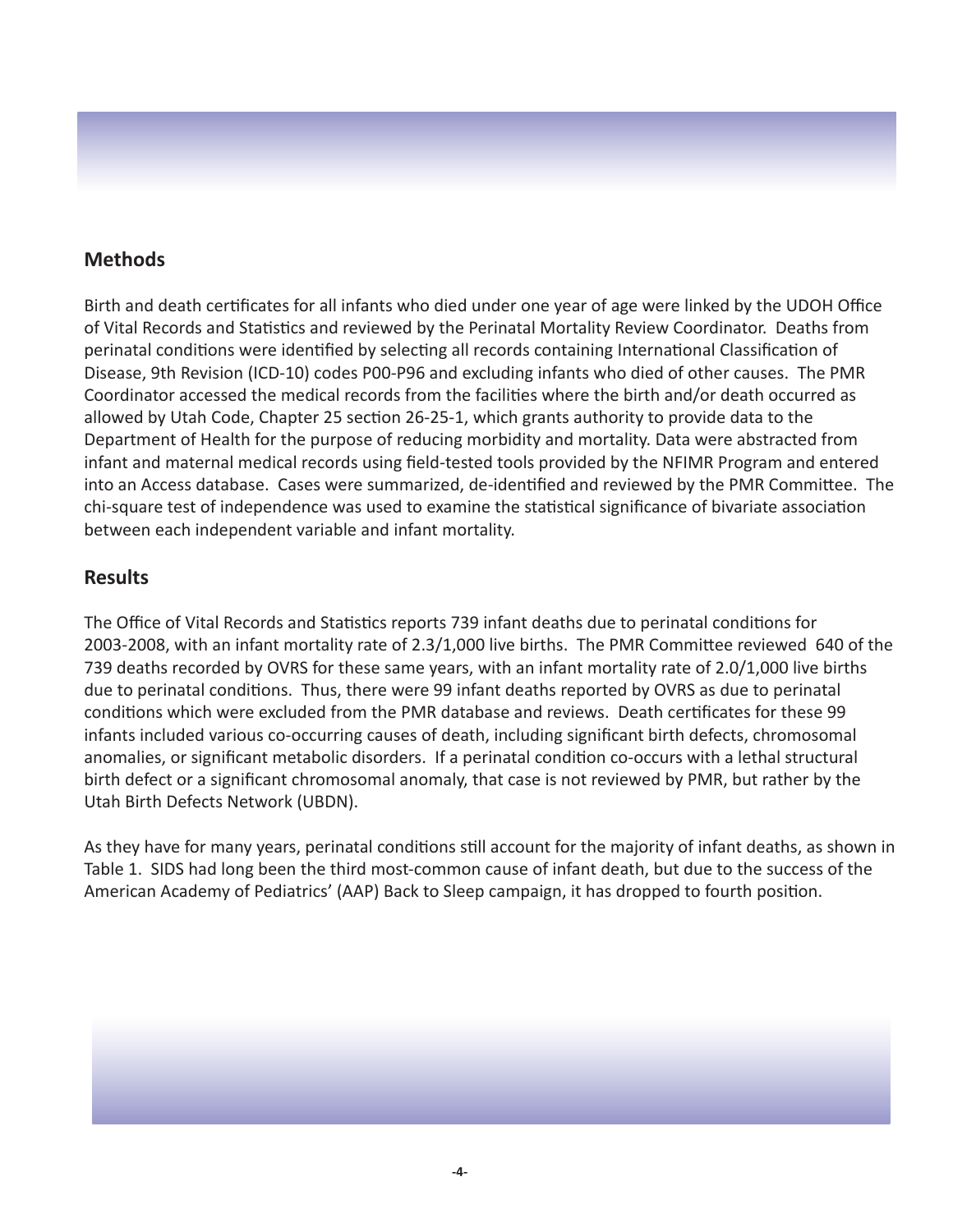Table 2 shows infant mortality rates by the infant's gestational age at birth, birth weight, and plurality of birth. Infant mortality for 2003-2008 was highest at the lower gestational ages and lower birthweights, and higher among infants of multiple gestation. All comparisons were statistically significant with a p value <0.05 unless otherwise noted.

Data sources for Table 2 below and Figures 3-10 on pages 6-13 are: Numerator of infant deaths from Perinatal Mortality Review Program database, and Denominator of all live births from Office of Vital Records and Statistics.

| <b>Infant</b><br><b>Characteristics</b> | <b>Number of</b><br><b>Infant Deaths</b><br><b>Attributed to</b><br><b>Perinatal</b><br><b>Conditions</b> | <b>Number of Live</b><br><b>Births</b><br>20+ Weeks | <b>Cause-specific</b><br><b>Mortality Rate</b><br>(per 1,000 Live<br>Births)* | p value   |
|-----------------------------------------|-----------------------------------------------------------------------------------------------------------|-----------------------------------------------------|-------------------------------------------------------------------------------|-----------|
| <b>Total 2003-2008</b>                  | 640                                                                                                       | 323,022                                             | 2.0                                                                           |           |
| <b>Gestational Age</b>                  |                                                                                                           |                                                     |                                                                               |           |
| <b>20-21 weeks</b>                      | 134                                                                                                       | 153                                                 | 875.8                                                                         | < 0.001   |
| <b>22-24 weeks</b>                      | 293                                                                                                       | 544                                                 | 538.6                                                                         | < 0.001   |
| <b>25-27 weeks</b>                      | 112                                                                                                       | 938                                                 | 119.4                                                                         | < 0.001   |
| <b>28-31 weeks</b>                      | 35                                                                                                        | 2,447                                               | 14.3                                                                          | < 0.001   |
| <b>32-33 weeks</b>                      | 9                                                                                                         | 3.497                                               | 2.6                                                                           | < 0.001   |
| <b>34-36 weeks</b>                      | 12                                                                                                        | 24,466                                              | 0.5                                                                           | < 0.001   |
| <b>37-38 weeks</b>                      | 19                                                                                                        | 100,804                                             | 0.2                                                                           | <b>NS</b> |
| $39 + weeks$                            | 26                                                                                                        | 190,158                                             | 0.1                                                                           | reference |
| <b>Birth Weight</b>                     |                                                                                                           |                                                     |                                                                               |           |
| Under 500 gm                            | 225                                                                                                       | 302                                                 | 745.0                                                                         | < 0.001   |
| 500-999 gm                              | 301                                                                                                       | 1,294                                               | 232.6                                                                         | < 0.001   |
| 1000-1499 gm                            | 36                                                                                                        | 1,897                                               | 19.0                                                                          | < 0.001   |
| 1500-2499 gm                            | 22                                                                                                        | 18,701                                              | 1.2                                                                           | < 0.001   |
| 2500 gm and $+$                         | 51                                                                                                        | 300,764                                             | 0.2                                                                           | reference |
| <b>Plurality of Birth</b>               |                                                                                                           |                                                     |                                                                               |           |
| <b>Singleton</b>                        | 465                                                                                                       | 313,622                                             | 1.5                                                                           | reference |
| <b>Twins</b>                            | 150                                                                                                       | 8,975                                               | 16.7                                                                          | < 0.001   |
| <b>Triplets</b>                         | 18                                                                                                        | 366                                                 | 49.2                                                                          | < 0.001   |
| <b>Quadruplets</b>                      | 8                                                                                                         | 44                                                  | 181.8                                                                         | < 0.001   |
| or higher                               |                                                                                                           |                                                     |                                                                               |           |

# **Table 2. Cause-specific Infant Mortality Rates Attributed to Perinatal Conditions, Utah 2003-2008**

NS = Not Significant

\*Deaths from causes other than perinatal conditions are not included.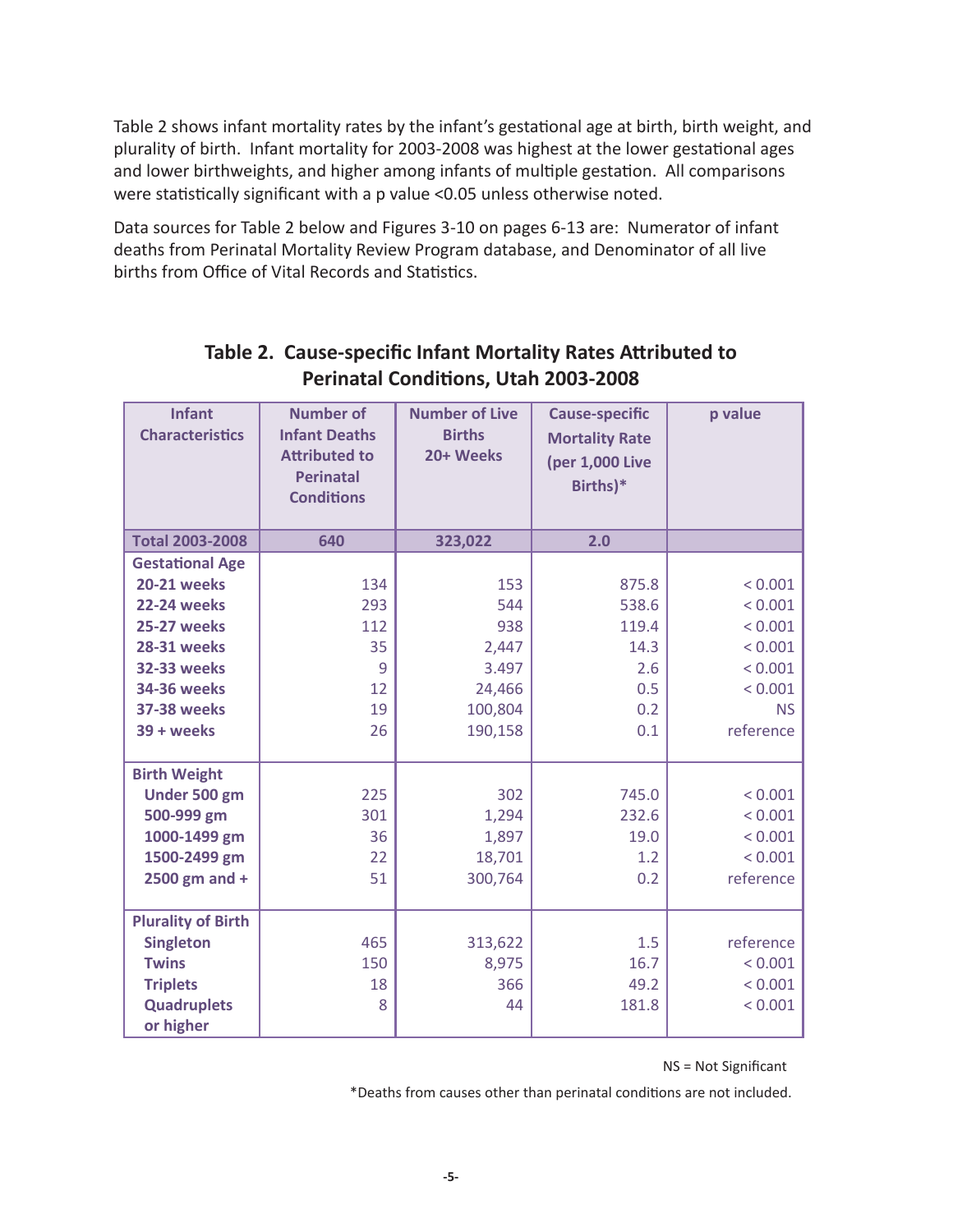

### **Gestational Age**

Infants born at less than 22 weeks gestation are generally considered to be non-viable at the time of birth; most infants born during the 22<sup>nd</sup> week of gestation are also not viable.<sup>3</sup> Viability increases weekly as the gestational age at birth increases. Figure 3 shows infant mortality rates for varying gestational ages.



**Cause-specific Infant Mortality Rate Due to Perinatal Conditions by Gestational Age at Birth, Utah 2003-2008 Figure 3.**

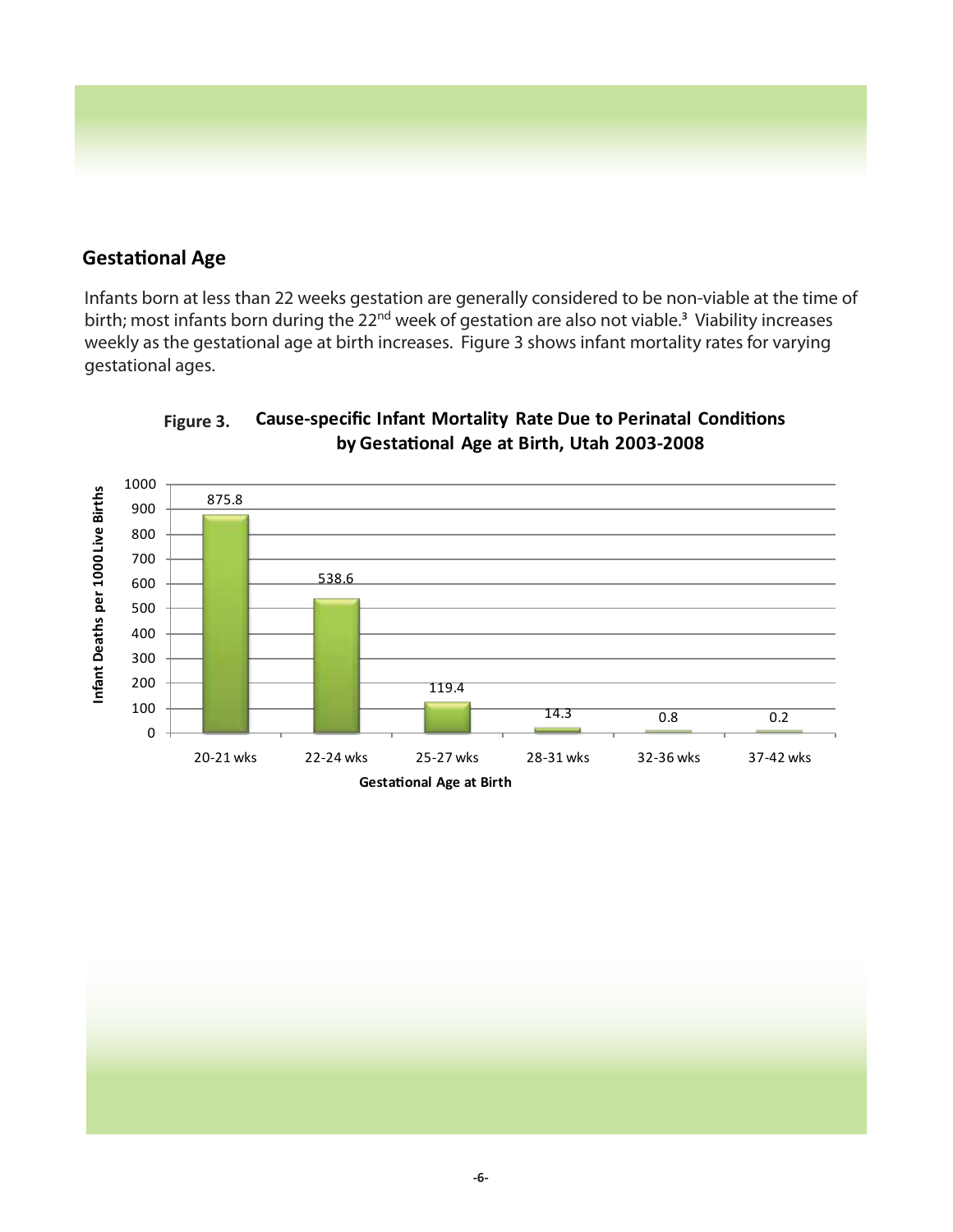# **Multiple Births**

Multiple births continue to be associated with signficantly higher rates of infant mortality than do singleton births. The higher rate occurs with spontaneously-conceived multiples as well as with fertility-assisted pregnancies. The increasingly common use of assisted reproductive technology, especially multiple embryo implantation, presents a considerable mortality risk that may not be understood by a prospective parent. It is important that counseling is presented to prospective parents in understandable terms about potential poor birth outcomes in multi-fetal pregnancies prior to obtaining informed consent for reproductive assistance.

Figure 4 shows infant mortality rates for multiple births. For these pregnancies, 20% of twins who died were born at less than 22 weeks gestation (non-viable gestational age); 50% of the triplets who died were born at less than 22 weeks gestation, and 50% of the quadruplets or higher order were born at 22 weeks.



**Figure 4. Cause-specific Infant Mortality Rate**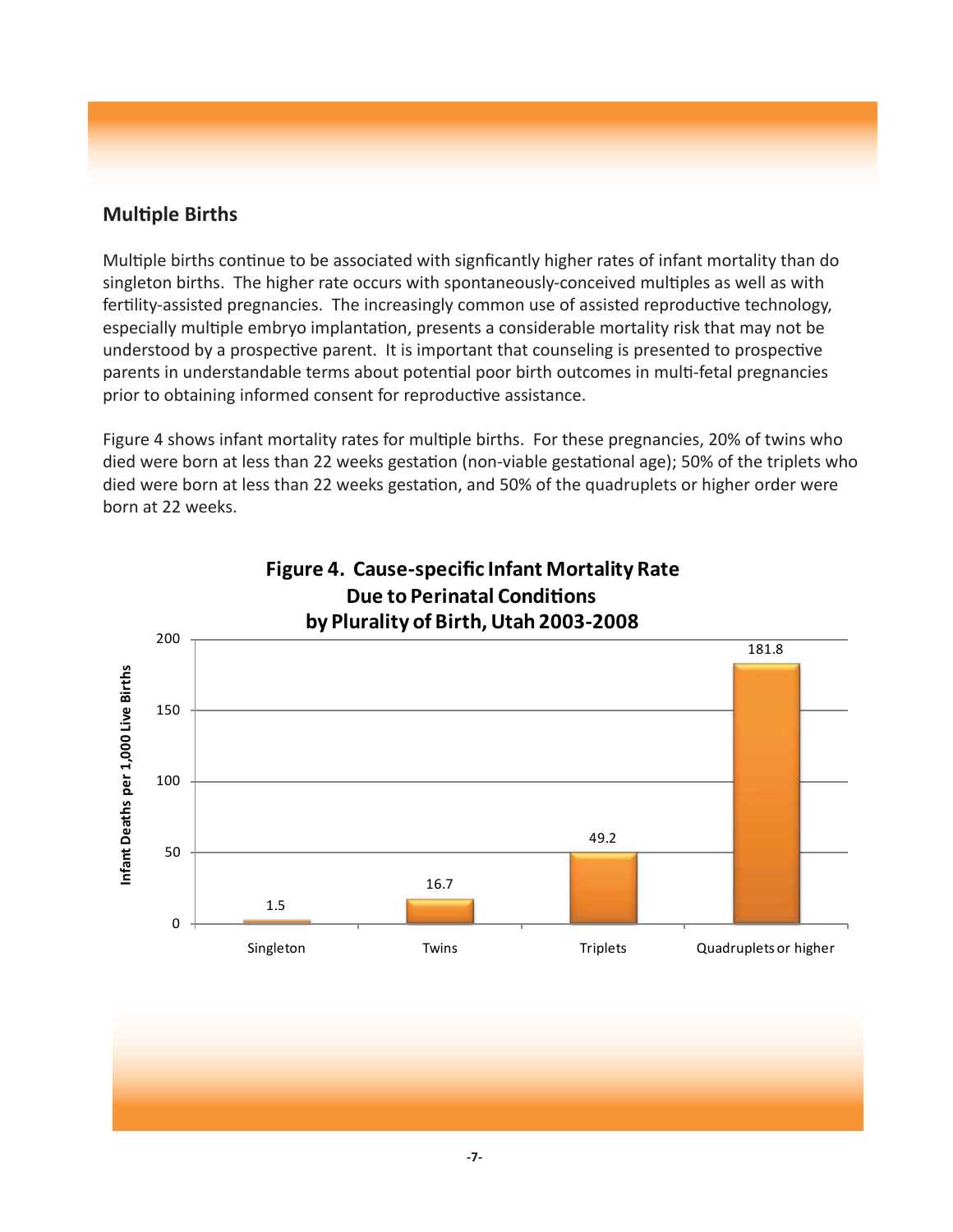### **Race and Ethnicity**

Disparities in infant mortality related to race and ethnicity have been persistent over time on both national and state levels. The UDOH Maternal and Infant Health Program is working with the UDOH Office of Health Disparities Reduction on interventions targeted to specific populations to address and reduce infant mortality in these Utah communities. Figure 5 illustrates the disparate infant mortality rates due to perinatal conditions among Utah's racial groups.



# **Figure 5. Cause-specific Infant Mortality RateDue to Perinatal Conditions by Maternal Race, Utah 2003-2008**

For these same years, Utah's infant mortality rate for mothers of Hispanic ethnicity was 2.5/1,000 live births, compared to 1.7 in mothers of non-Hispanic ethnicity.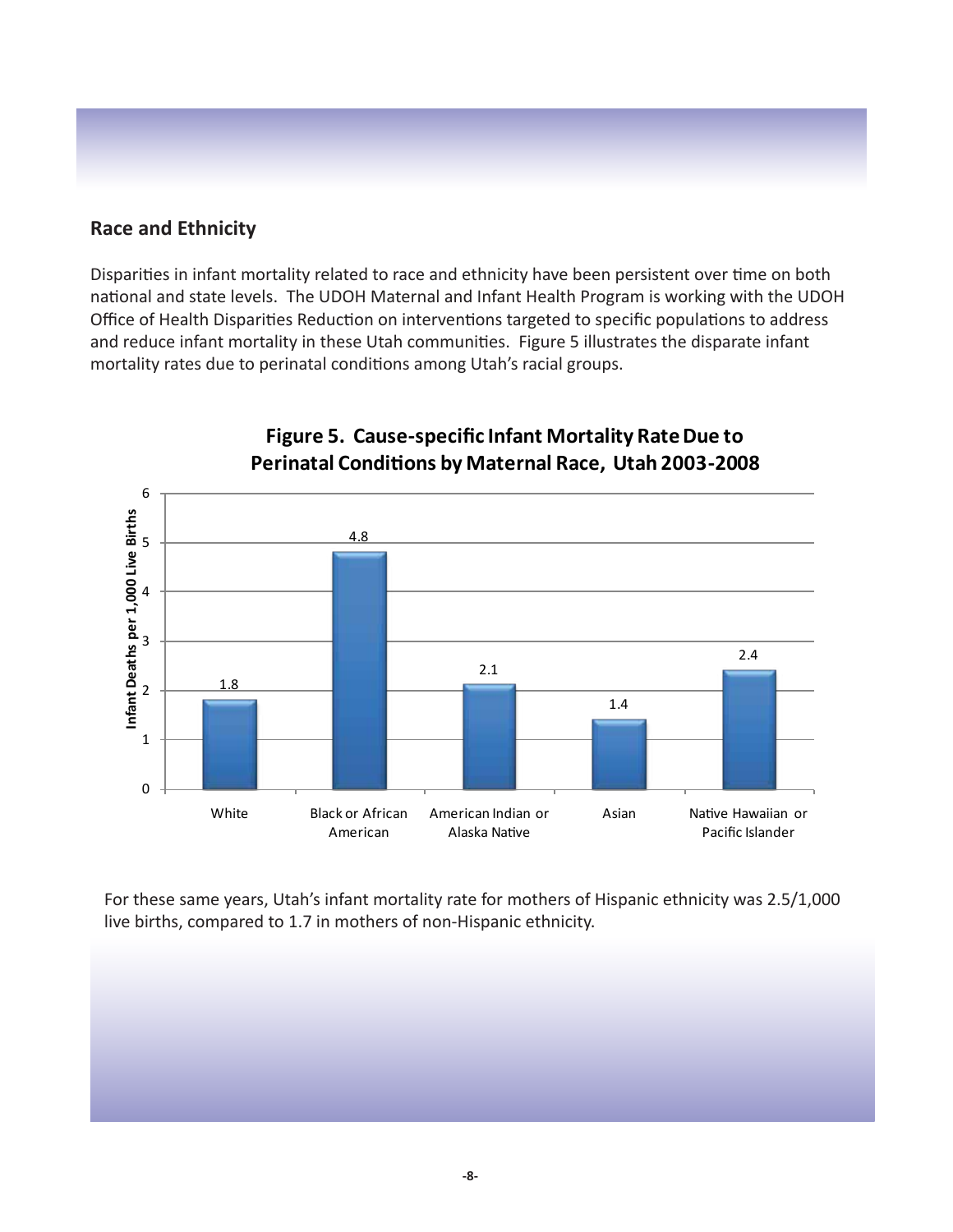### **Education**

Figure 6 notes that lower levels of education (particularly less than high school graduation) are linked to higher rates of infant mortality, a finding which has been persistent over many years.



**Figure 6. Cause-specific Infant Mortality RateDue to**

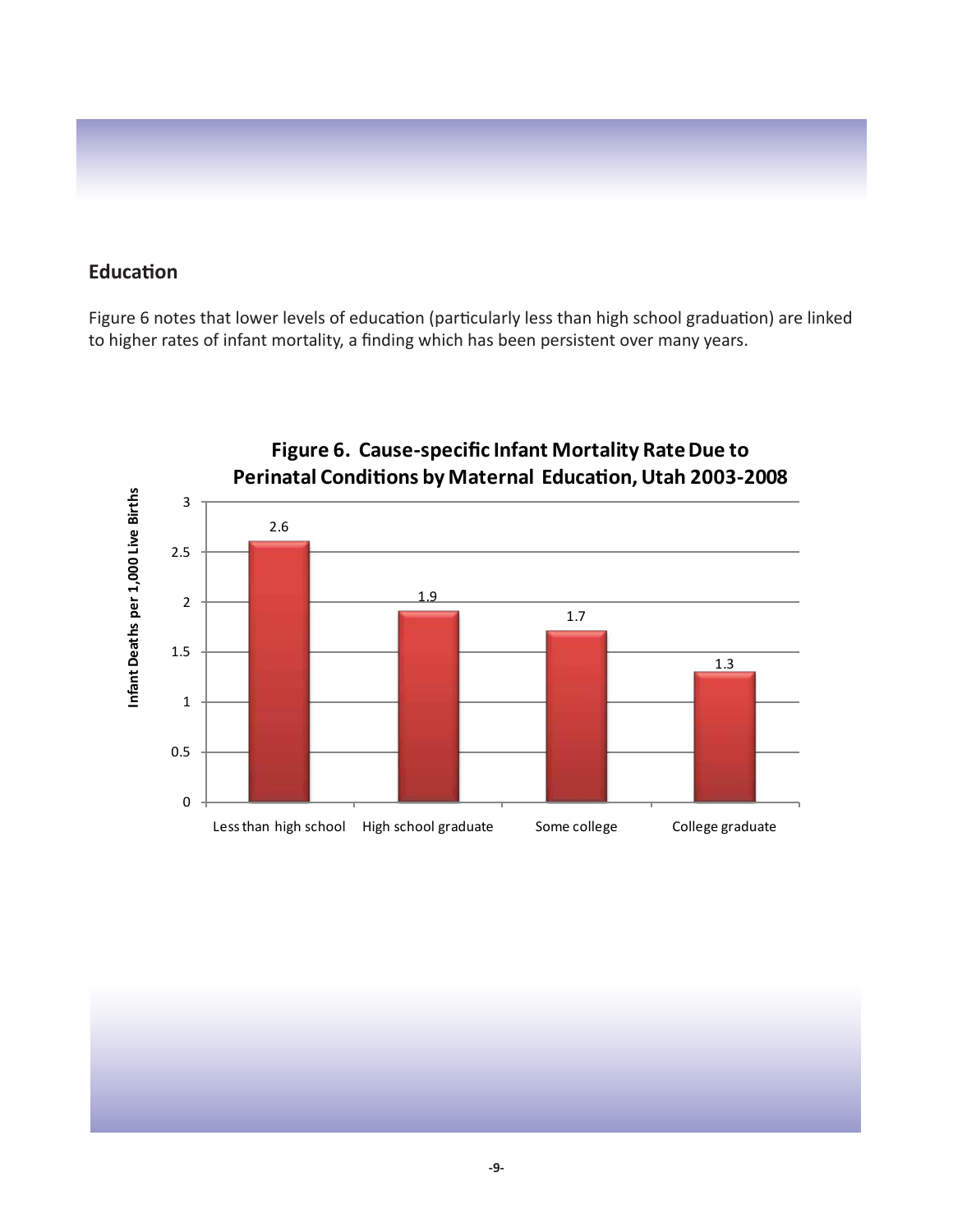

#### **Maternal Age**

Infant mortality from perinatal conditions is notably higher for women under 20 years and for women aged 40 or older at time of birth. The birth rate for mothers under the age of 20 for the years 2003-2008 was 21 births/1,000 women in the population. The birth rate for women aged 40-49 was 5.2 births/1,000 women. Women in these two age groups had the lowest birth rates, but a disproportionate burden of infant mortality from perinatal conditions, as shown in Figure 7. Birth rates for women ages 20-29 and 30-39 were 145/1,000 and 87/1,000 respectively.



### **Cause-specific Infant Mortality RateDue to Perinatal Conditions by Maternal Age,Utah 2003-2008**

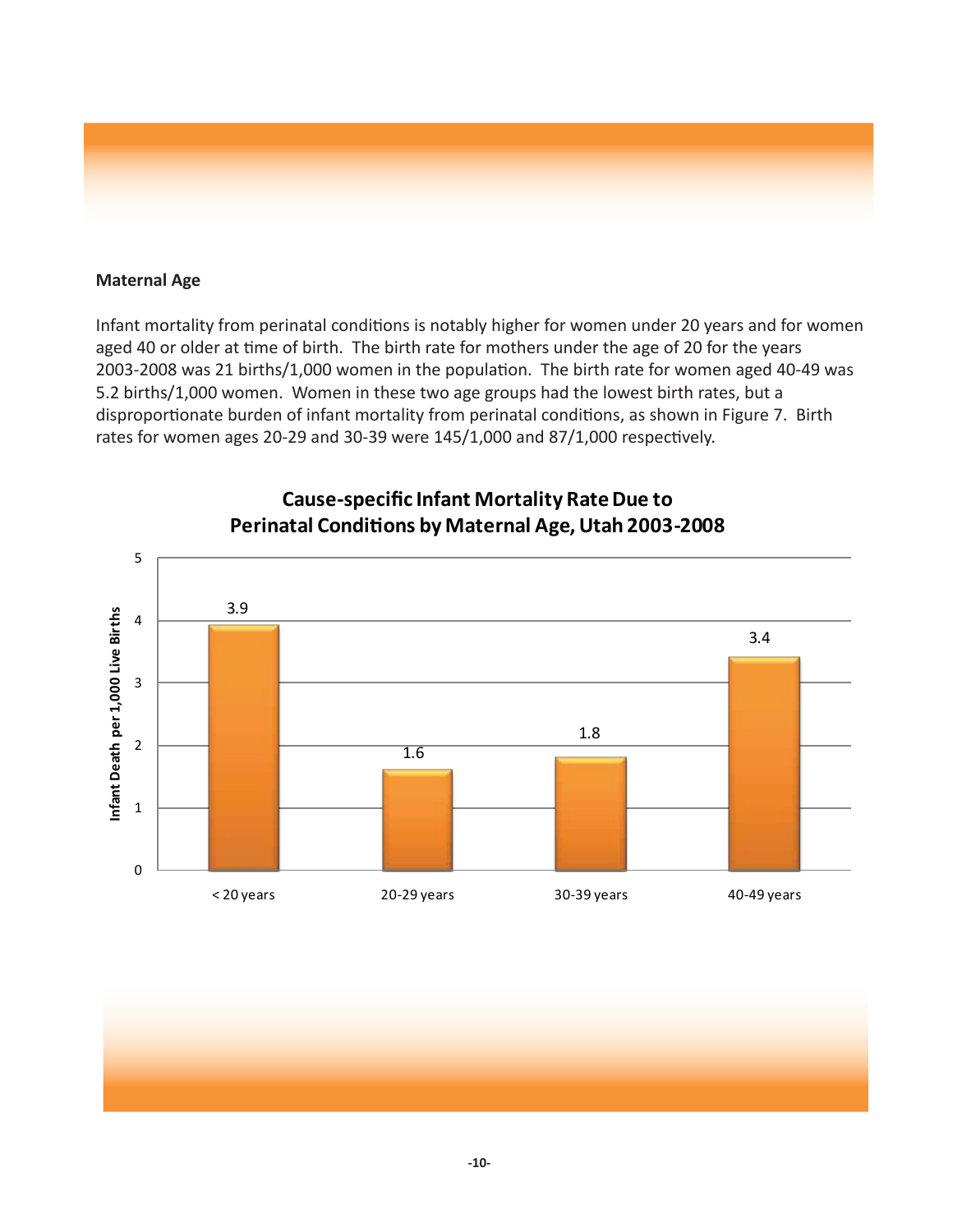#### **Maternal Medical Conditions**

An increasing incidence of maternal medical conditions is now noted in increasingly younger women and prior to pregnancy onset. These conditions are associated with higher rates of infant mortality, and also include risks such as smoking and diet, which may be modifiable if addressed before pregnancy or early in the course of prenatal care. Figure 8 shows infant mortality rates associated with various maternal conditions.



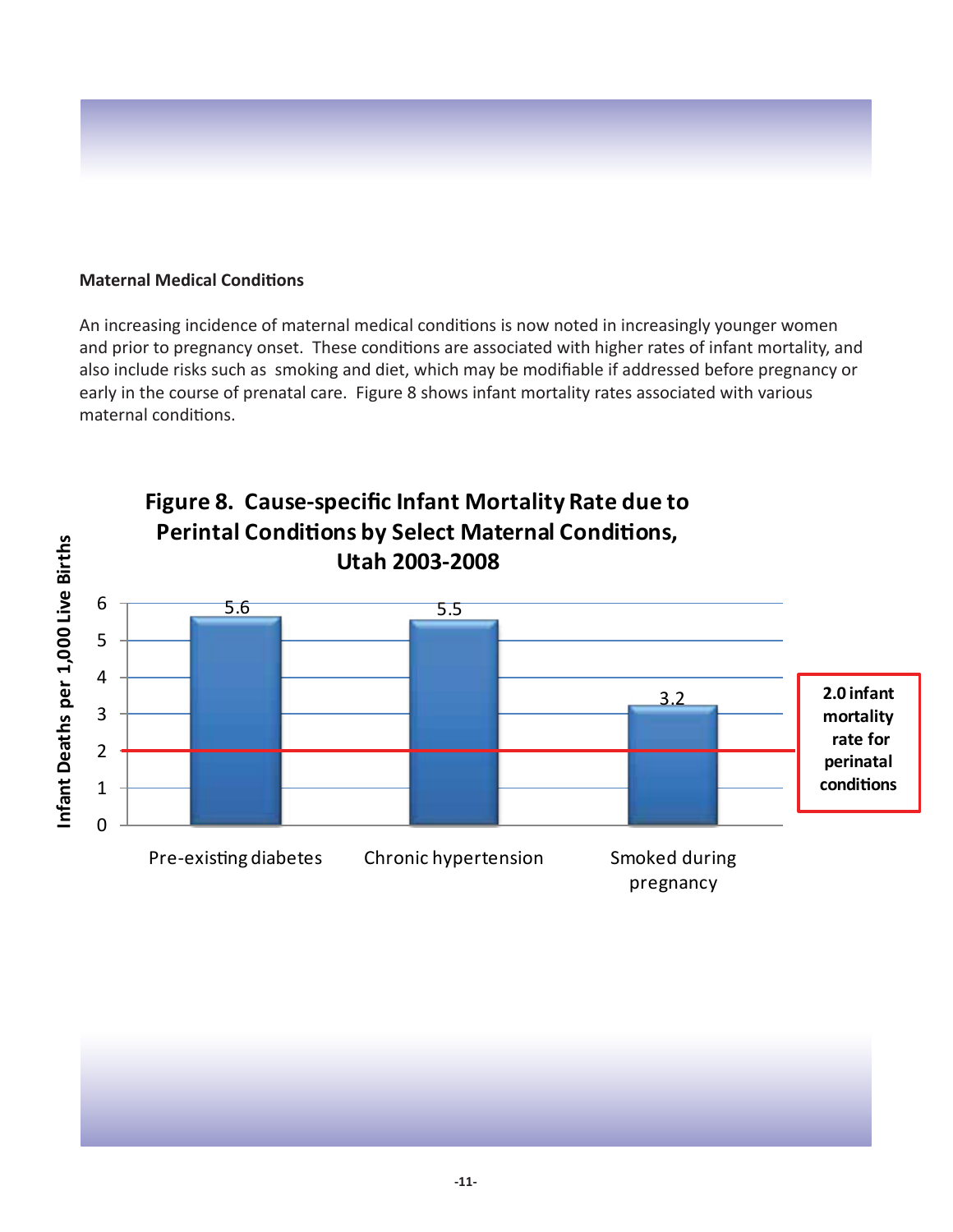## **Maternal Obesity**

Obese women have approximately twice the risk of stillbirth as do women of normal weight. In addition, obese women have an increased incidence of preterm birth and certain birth defects (e.g., cleft palate, neural tube defects, congenital heart disease) in their offspring. Fetal anomalies can be more difficult to detect with ultrasound in a woman who is obese. Infants of obese women are also more likely to be overweight themselves, and hence will have a greater lifetime risk of developing cardiac disease, diabetes, and obesity than infants born to women of healthy weight.<sup>4</sup> Figure 9 notes the infant mortality rates for each class of prepregnancy body mass index (BMI) as reported on the birth certificate.



**Figure 9. Cause-specific Infant Mortality RateDue to Perinatal Conditions by Reported Prepregnancy Body MassIndex,**

Of women whose babies died of a perinatal-related condition during the first year of life, 5.5% were underweight, 55.4% were of normal weight, 20.7% were overweight, and a total of 15% were in one of the obesity categories.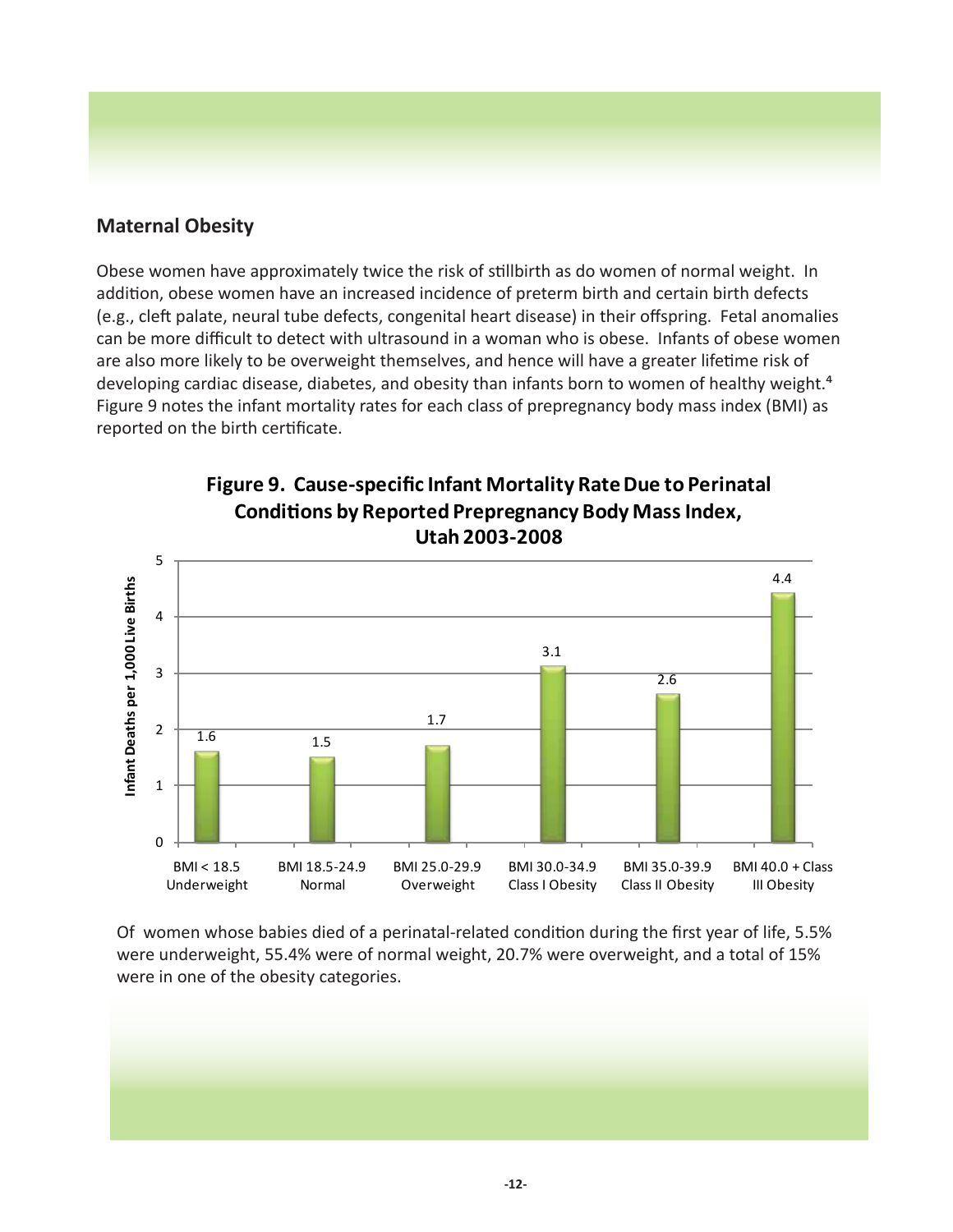### **Infant Age at Death**

Figure 10 offers information about how long these most vulnerable preterm infants lived. Among the 640 infant cases reviewed by the Perinatal Mortality Review Committee, 28% of infants died within the first hour of life, 26% between 1 hour and 24 hours, and 38% died between day 1 and 28 days. The remaining 8% died between 29-364 days of life.



**Figure 10. Age at Death for Infants Dying fromPerinatal Conditions**

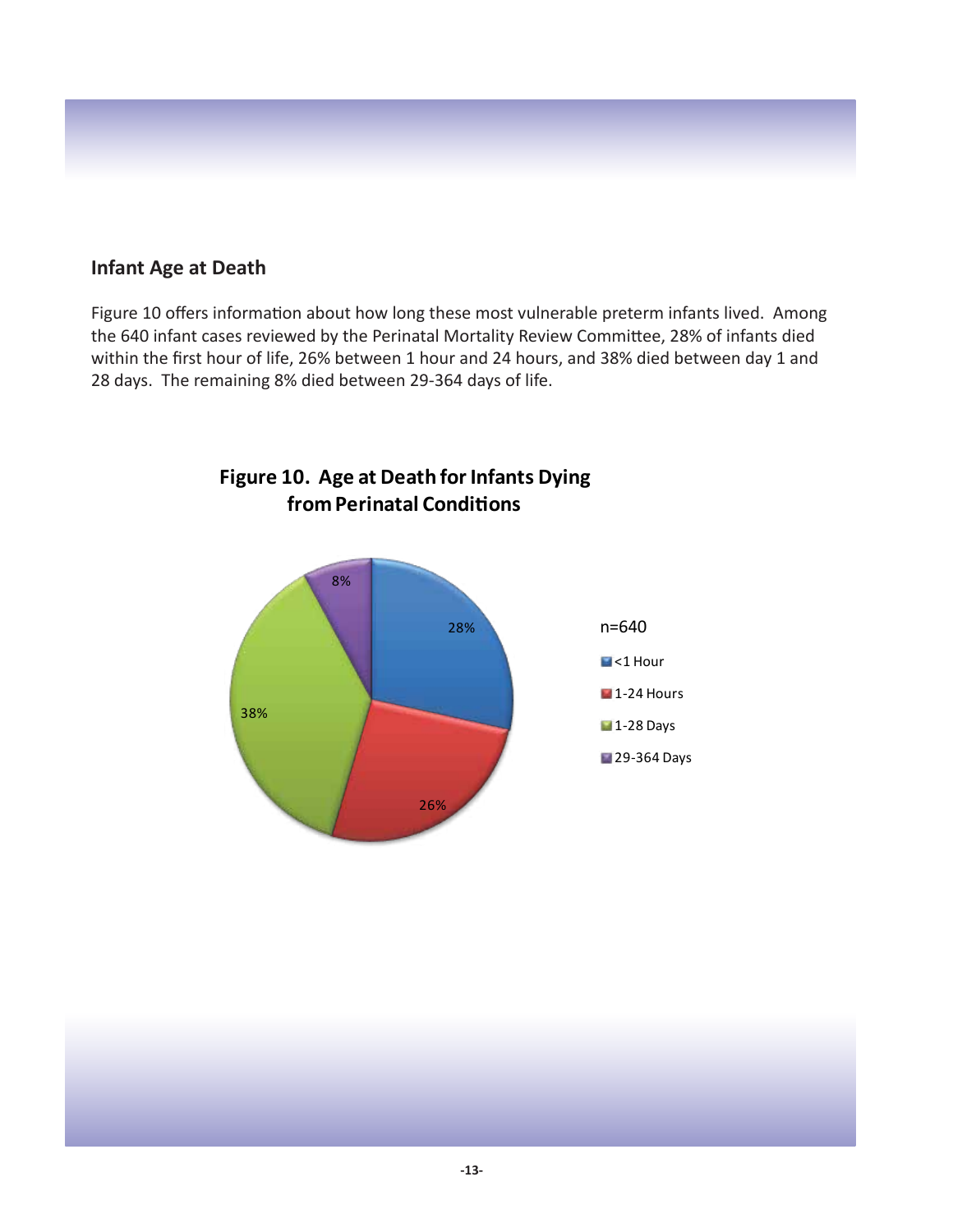Figure 11 shows that 94.2% of infants born at 22-24 weeks died in the neonatal period (first 28 days of life). This finding underscores the importance of these infants being born at facilities with the highest levels of perinatal and NICU care whenever possible.



Figure 12 shows that 98.7% of infants with birth weights less than 500 grams died within the neonatal period, as did 87.3% of infants weighing 500-999 grams at birth.



# **Figure 12. Age at Death by Infant Birthweight forInfants WhoDied from Perinatal Conditions**

**Infant Birth Weight**

Small numbers have been suppressed and are not represented.

Numerator from Office of Vital Records and Statistics; Denominator from Perinatal Mortality Review Program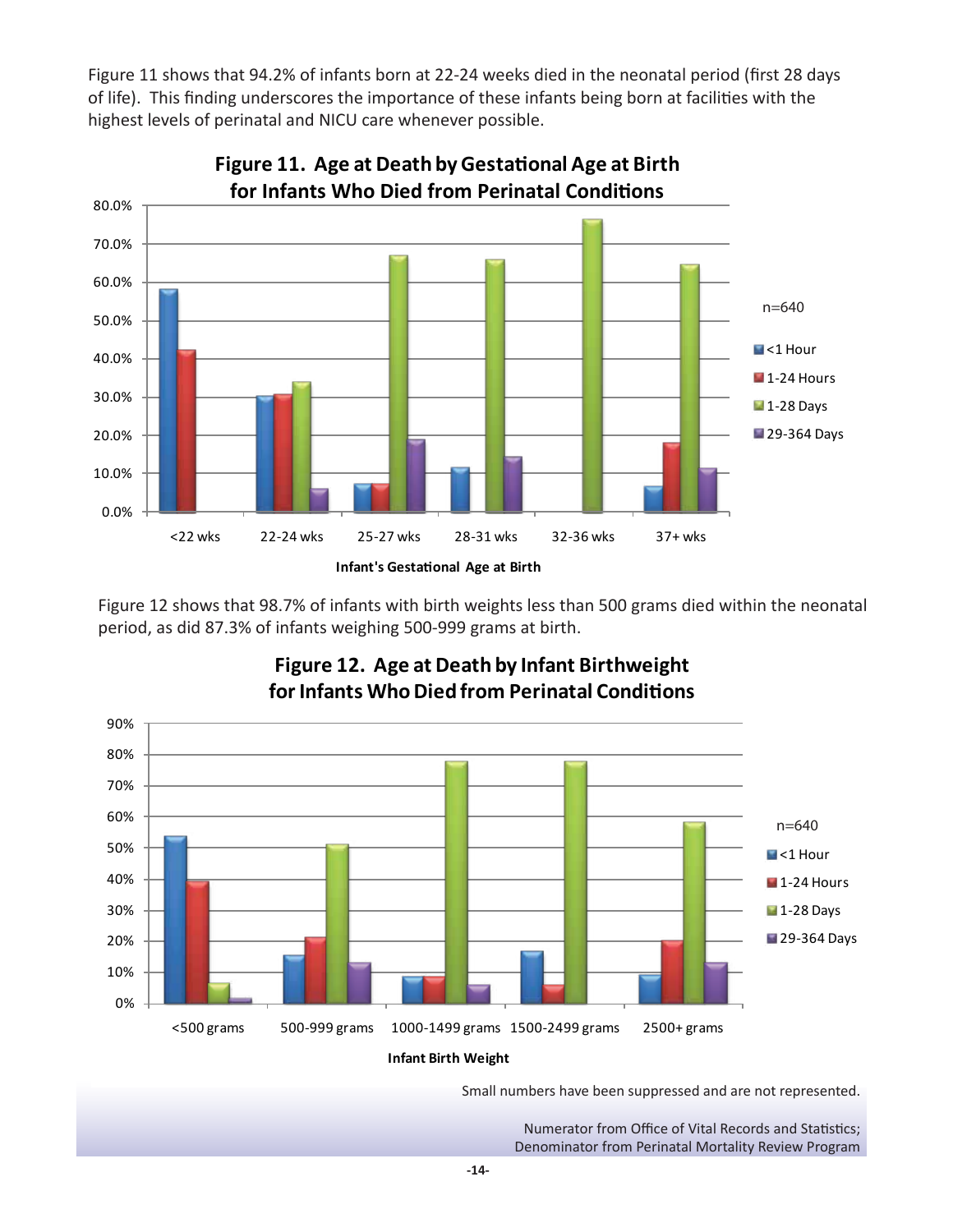### **Findings of Infant Mortality Reviews**

Of the 640 infant deaths reviewed by the Perinatal Mortality Review Committee, 87% were determined to be non-preventable, as the majority were extremely premature births. Of the remaining 13%, 9.2% of the deaths were determined to have had some chance of being preventable; 1.6% had a good chance of being preventable, and 2.2% had a strong chance of being preventable.

In all instances where the PMR Committee found that there was a stong chance that the infant death may have been preventable, the Patient Safety Director for the Utah Department of Health was informed. The Director then contacted the institution(s) involved to determine whether the institution had reviewed the case, and if so, the findings and the actions the facility had taken after its review. Sometimes there is further identification and sharing of findings, as two different groups reviewing the same case may notice different issues. The facility or the hospital system involved is able to translate the findings into action toward closing gaps in care or improving the processes of care involved. In this way, the community is involved in systems improvement and the entire public benefits from increased quality assurance and quality of care.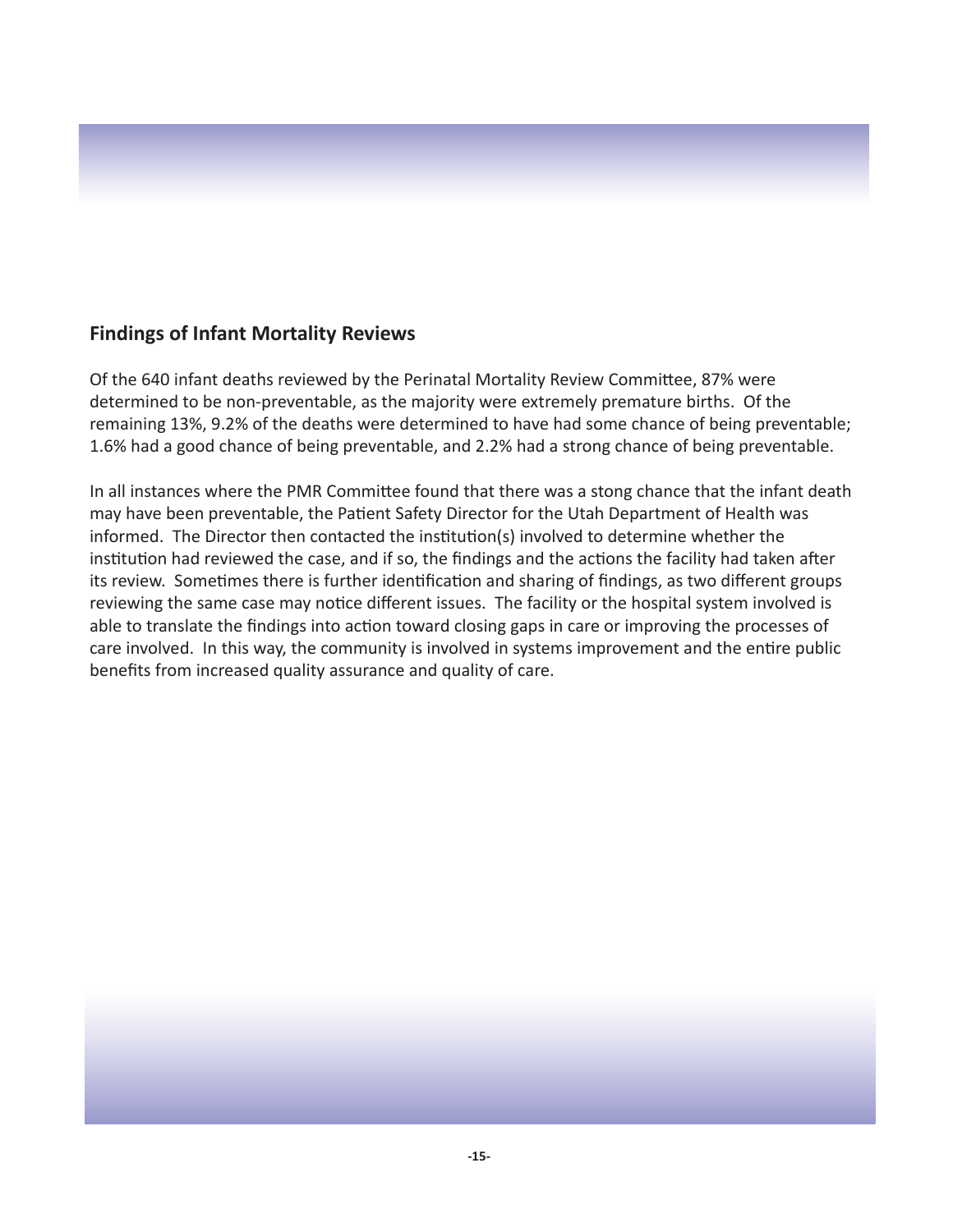#### **PMR Committee Recommendations**

This section reports specific recommendations emerging from the systematic review of Utah's perinatally-related infant mortality cases during the years 2003-2008.

For 83 of the 640 infant death cases (13%), the Perinatal Mortality Review Committee found that there was either some chance (n=59), a good chance (n=10), or a strong chance (n=14) that the death might have been prevented. Of these case reviews:

- 14.3% mentioned a need for prompt recognition and response by providers to signs of fetal distress (including need for internal fetal scalp electrode, need to distinguish maternal from fetal heart rates, need for quicker response to non-reassuring tracing, and need to check and record fetal heart rate via electronic fetal monitor in the operating room prior to Cesarean delivery)
- 11.9% noted a need for education of the public on the importance of early and consistent prenatal care
- 7.1% noted a need for moms themselves to notify providers sooner when warning signs of problems, including decreased fetal movement, are noted. Do moms know the warning signs, and when and how to call their providers, and are they able to get through the office phone system at all hours?
- 6.0% found that all staff involved with newborn delivery need to be current and practiced in newborn resuscitation skills following Neonatal Resuscitation Program (NRP) guidelines, including guidelines on intravenous lines, volume resuscitation, adequate epinephrine, and prompt placement of umbilical line catheter
- 6.0% noted instances when providers need to consult a perinatologist/neonatologist/pediatrician in a timely manner to be present at a delivery or to do a medical work-up, regardless of night hours or holidays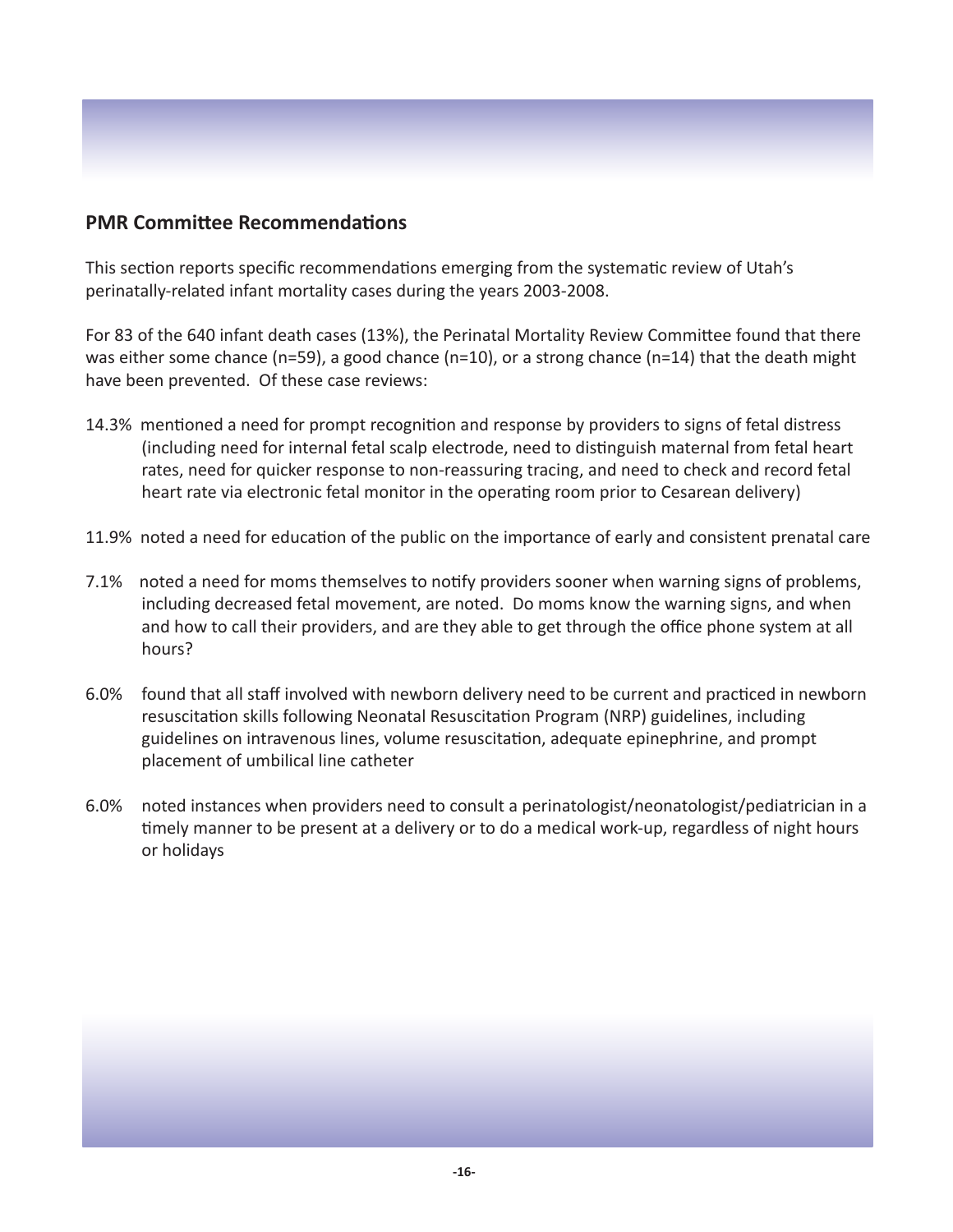# **Committee Recommendations Specific to Maternal Care**

#### **During the preconception period**

- Referral of morbidly obese women to a weight reduction program prior to being treated with ovulation induction medications or other reproductive assistance
- Nutritional counseling for women not at healthy weight both preconceptionally and during pregnancy
- Appropriate discretion for in-vitro fertilization candidates and number of embryos implanted

### **During pregnancy**

- Cervical length measurements and fetal fibronectin testing to be done on women with history of previous preterm birth
- Vaginal (rather than abdominal) ultrasound for cervical length assessment in morbidly obese women
- Fetal fibronectin testing to be done on women with symptoms of preterm labor, even without prior history of preterm birth
- Increased provider awareness of dangers of hypertension during pregnancy, including risks of pre-eclampsia

### **During labor**

- Timely transport of women with extreme prematurity or high risk medical or obstetric conditions to a tertiary facility prior to delivery
- Closer monitoring of preterm labor patients to avoid precipitous and unattended deliveries
- Maternal antibiotics:
	- Intrapartum IV antibiotics if febrile during labor
	- Gentamycin as antibiotic of choice for chorioamnionitis
	- Intrapartum treatment of positive GBS with penicillin (not ampicillin)
	- Assure prophylactic coverage for both gram negative and gram positive organisms in latent preterm labor
- Betamethasone administration to all women presenting with labor symptoms beginning at 23 weeks gestation and/or who have a positive fetal fibronectin test regardless of gestation
- Consider vaginal delivery for a 24-week gestation pregnancy, as opposed to Cesarean birth
- Trial of labor after previous Cesarean is recommended for appropriate candidates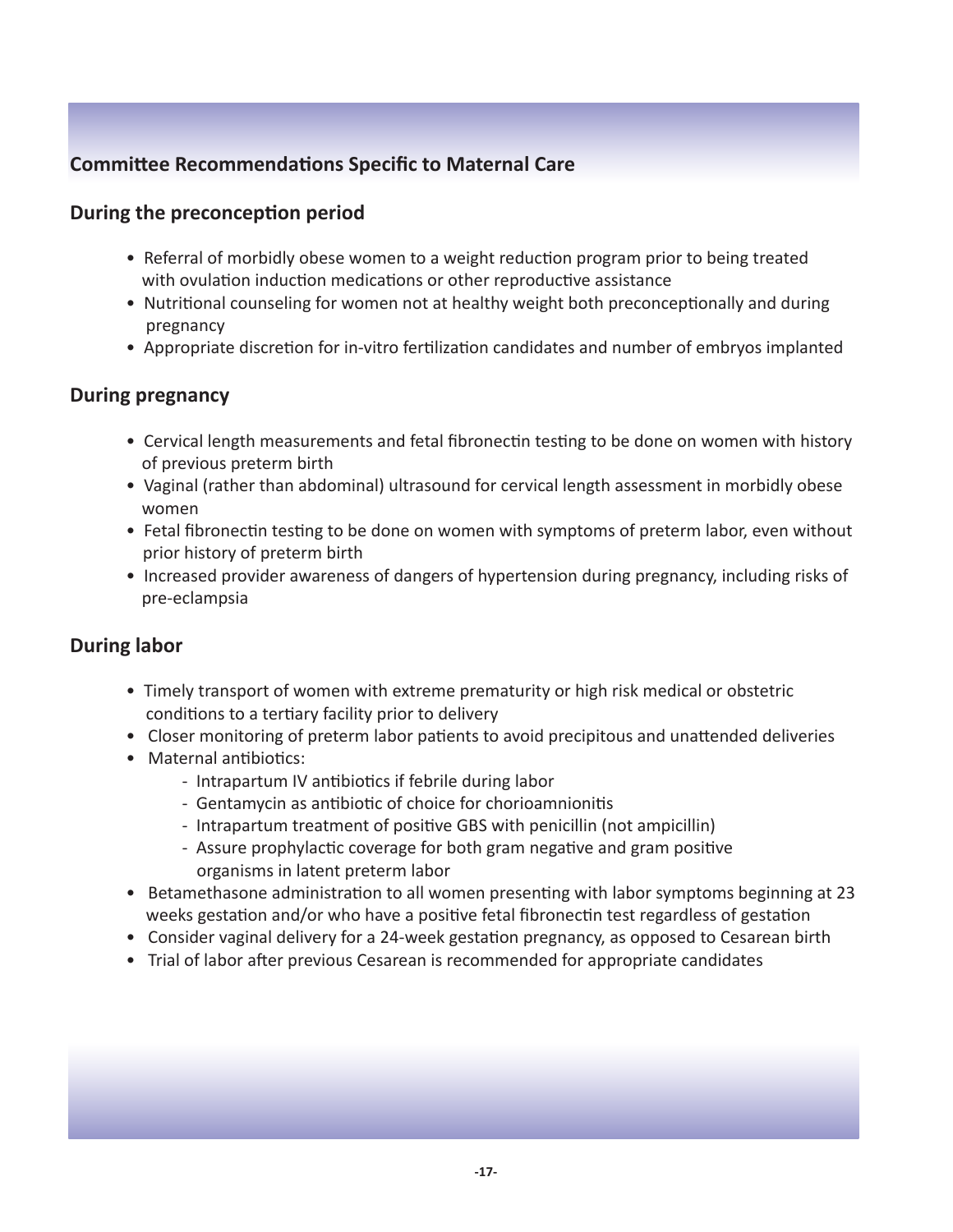# **Committee Recommendations Specific to Maternal Care**

### **During labor (cont.)**

- Obstetric provider communication with pediatric provider prior to infant delivery regarding fetal compromise during labor, and pediatric provider attendance at birth
- Use of spinal or general anesthesia, rather than epidural, for emergency Cesarean delivery
- Umbilical cord blood samples (both venous and arterial) are recommended for high-risk OB and neonatal conditions
- Placental pathology in all cases of malodorous amniotic fluid and preterm birth

### **Committee Recommendations Specific to Infant Care**

- Neonatal resuscitation:
	- assure at least one person capable of performing full resuscitation is present at each delivery
	- all personnel must be trained to recognize ineffective resuscitation efforts and response
	- ensure adequate personnel available at multiple gestation delivery to handle unanticipated problems
	- all neonatal providers to follow Neonatal Resuscitation Program (NRP) guidelines
	- recommend post-resuscitation education such as STABLE or equivalent training for nursing and medical staff in all birthing facililties, but particularly in all level 1 and 2 facilities where STABLE issues are not addressed on a routine basis
- Any abnormal vital sign warrants critical investigation
- Acutely ill infants (including unexpected cardiorespiratory arrest) warrant:
	- consideration of sepsis
	- consideration of metabolic disorders
	- consideration of cardiopulmonary anomalies
- Consider confirmatory negative blood culture prior to discontinuation of antibiotics
- Heparin therapy in the neonatal intensive care unit (NICU) warrants written protocols for use and management
- Avoid enteral feedings during medical treatment for patent ductus arteriosus
- Avoid early neonatal discharge for:
	- late preterm infants
	- infants at risk for infection
	- infants with known red blood cell (RBC) antibody incompatibility
	- infants who have not established normal vital signs
	- infants who have not established adequate feeding
	- if early discharge is necessary, follow-up should be within 24-48 hours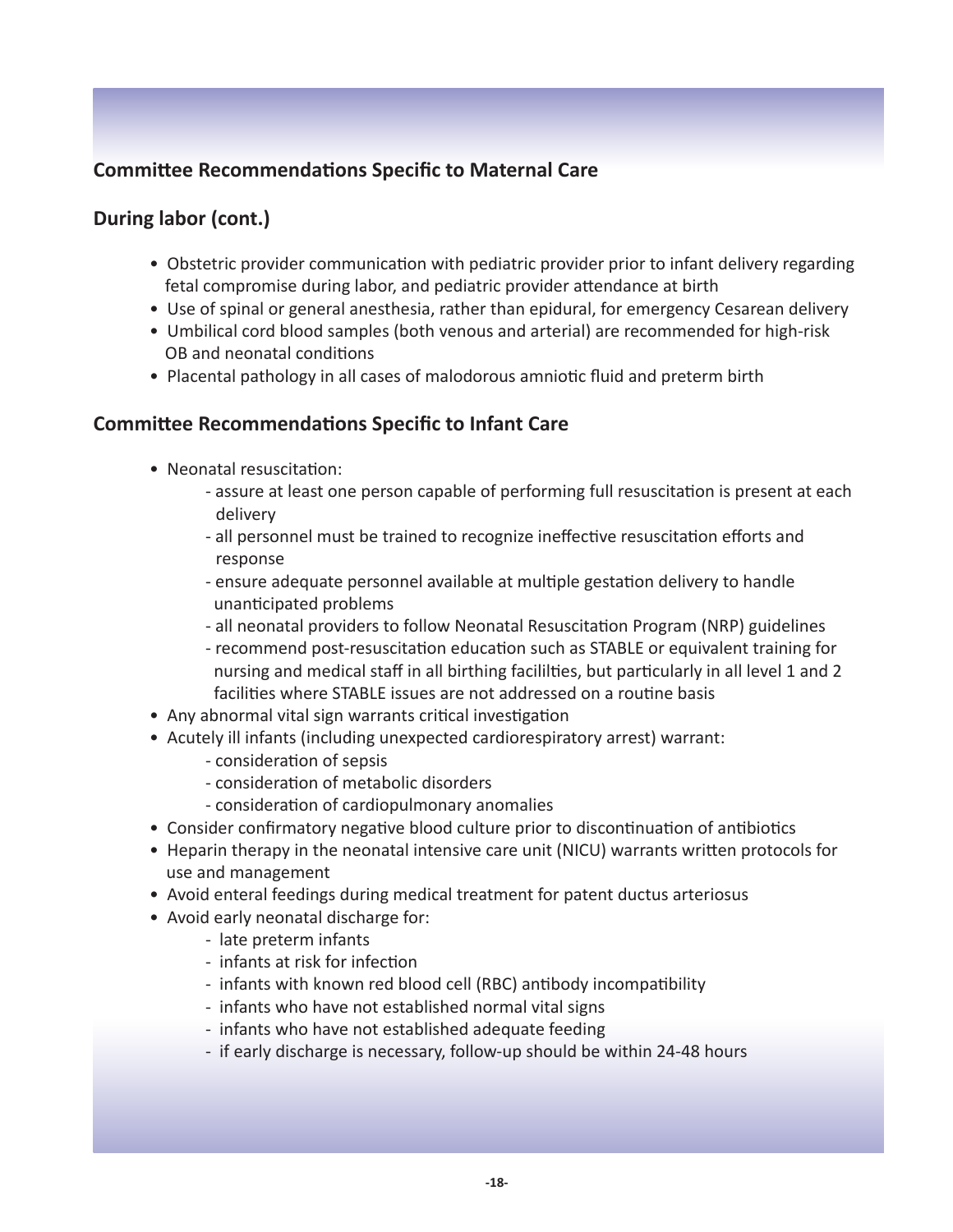# **Areas for Action Toward the Prevention of Perinatal Mortality**

### **Screening for and Recognition of Risk Factors for Preterm Birth**

Current literature suggests that careful and thorough risk assessment at the first prenatal visit can identify mothers at risk. Risks for preterm birth include certain demographics, behavioral factors, and elements of past obstetric history. Some demographic risk factors for preterm birth include nonwhite race, maternal age less than 17 years and greater than 35 years, low socioeconomic status, and low maternal weight prior to pregnancy. Obstetric risk factors for preterm birth include prior history of preterm birth, especially in the second trimester, any preterm birth with or without premature rupture of membranes, vaginal bleeding in more than one trimester, multiple gestation, and other causes of uterine overdistention. Some bacterial infections and smoking are associated with increased risk of preterm birth, and physically stressful work, including long periods of standing, may also be associated with preterm birth.<sup>5</sup> Some studies have also associated obesity with a higher rate of preterm birth.<sup>6</sup>

An incompetent or short (insufficient) cervix may lead silently to a preterm birth, and in many cases an extremely preterm birth. The infant mortality rate associated with incompetent cervix as recorded on birth certificates for 2003-2008 was 77.1/1,000 live births (data not shown). The rate for this condition may be even higher due to cases of preterm labor which result from short cervices where this was not known or recorded. The rate of short cervix in the reviewed infant mortality cases was 13.4%; the rate of short cervix as recorded for overall births in the population was 0.3%. Of all the associations presented in this report, preterm birth following the diagnosis of a short cervix may be the one most readily addressed with existing interventions.

Early interventions for preterm birth prevention include baseline cervical length measurement (and serial measurements thereafter), initiation of progesterone supplementation in appropriate women at 16 weeks gestation, and evaluation for early cerclage placement.<sup>7</sup> Fetal fibronectin testing may be done in women who present with symptoms of preterm labor, even without a history of preterm birth or a known short cervix. These collective interventions can increase pregnancy duration, even if 37 weeks gestation is not reached, and reduce infant morbidity and mortality.<sup>8</sup>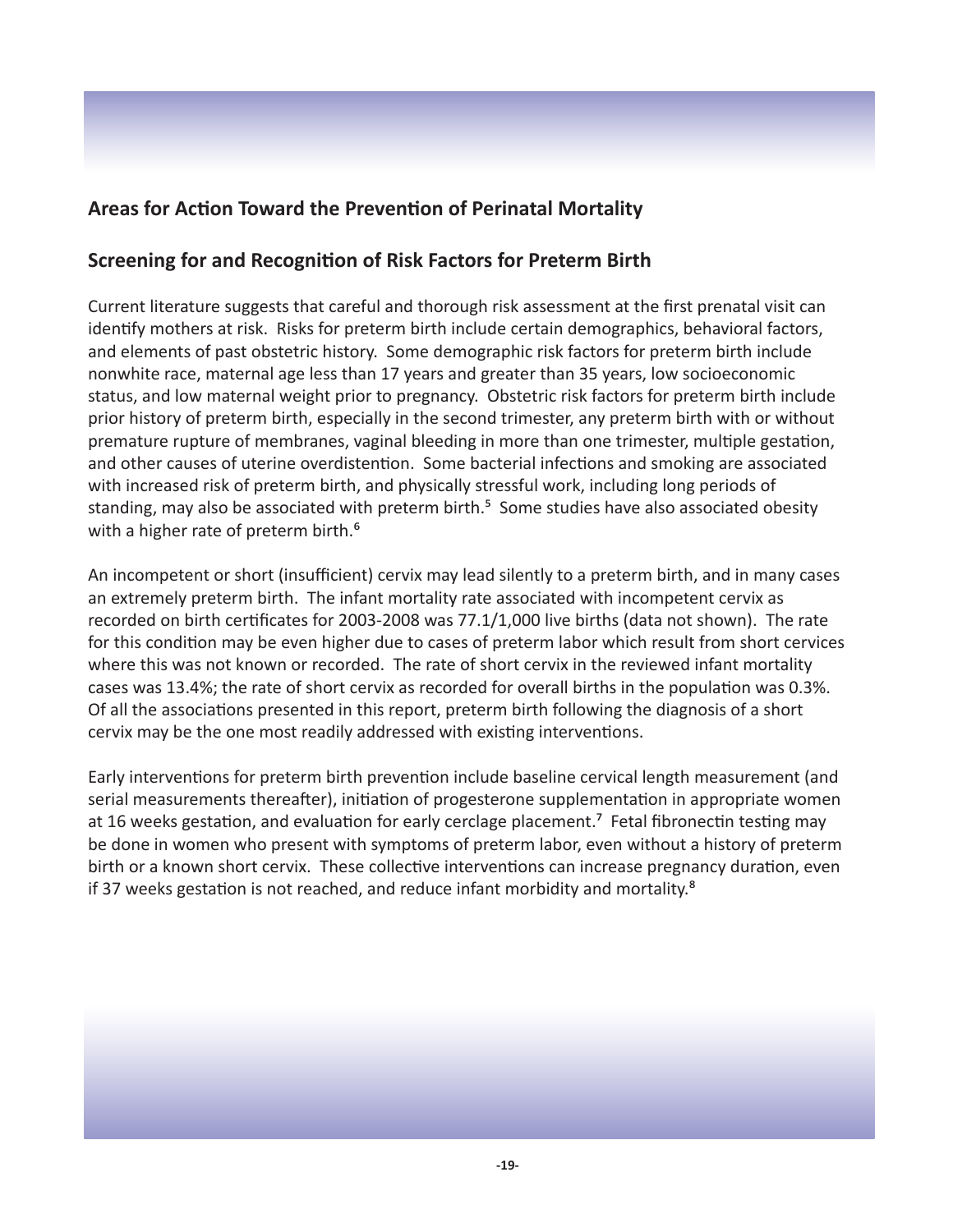### **Preconception and Interconception Care**

Screening for and prevention of chronic disease and its morbidities with women during all health encounters are opportunities to impact infant mortality rates. The chronic disease effects upon reproductive health are apparent in women even prior to pregnancy, as evidenced by impaired fertility in women who are obese or who have diabetes. Counseling, treatment, dietary modification, and physical activity for all overweight and obese women of reproductive age have been recommended by the American Dietetic Association and the American Society for Nutrition.<sup>4</sup> A chronic disease affects the health of both mothers and infants, and can have long term impacts for both. The most common chronic health factors affecting birth outcomes include maternal diabetes, hypertension, hyperlipidemia, depression, maternal smoking, and obesity. Women with any of these conditions are at greater risk for pregnancy complications, long term illness, and even premature death.

It is recommended that all providers offering women's health care include evaluation and health counseling in areas of general fitness, including weight management, nutrition, and exercise. Comprehensive and primary women's health care includes routine screening and disease prevention in the following areas: cardiovascular disorders, diabetes, cancer, smoking, and substance abuse.<sup>9</sup> Screening also includes health issues such as depression and mood disorders, and intimate partner/domestic violence. Depression and other mental health disorders can affect a woman's ability to make healthy life choices and lifestyle changes.<sup>10</sup>

The American College of Obstetricians and Gynecologists (ACOG) recommends that BMI be calculated for every woman and that prepregnancy weight loss, nutrition, and maternal and fetal risks with obesity are discussed in the preconception setting. Weight reduction should be undertaken prior to attempting pregnancy and before initiating fertility treatment.<sup>6</sup> Data show increased rates of miscarriage in obese women who undergo fertility treatment as well as in obese women who conceive naturally.<sup>11</sup> Maternal obesity during pregnancy can compromise the accuracy of fetal ultrasound diagnosis as well as the reliability of fetal heart rate monitoring during labor.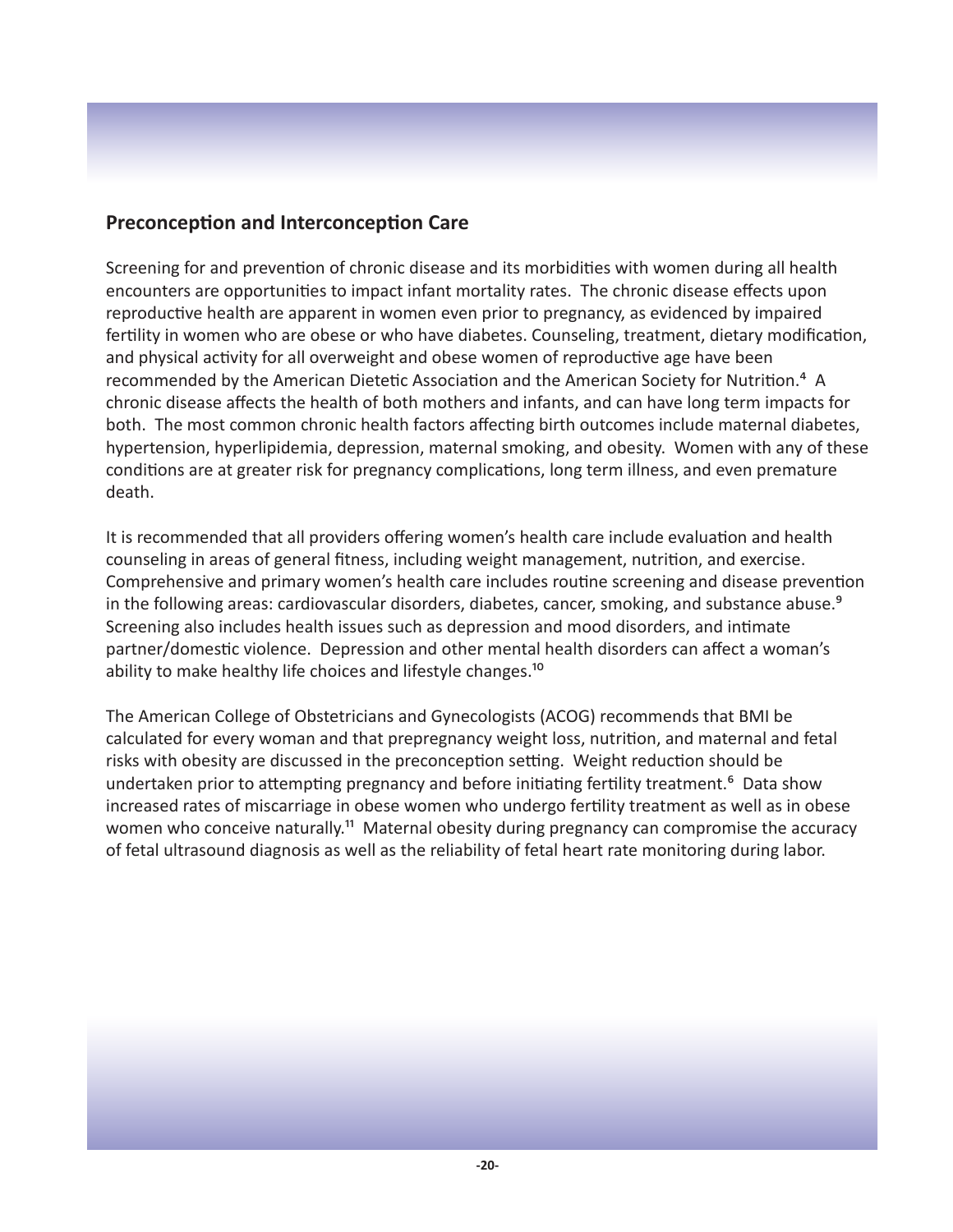Improvement can also be made in increasing postpartum screening for diabetes in women who experienced gestational diabetes. In Utah in 2010, only 48.5% of women diagnosed with gestational diabetes said they received a postpartum glucose screen.<sup>12</sup> Postpartum screening is especially pertinent since more women now become pregnant at higher weights and at older ages. Screening and management recommendations are available in ACOG Committee Opinion Number 435, Postpartum Screening for Abnormal Glucose Tolerance in Women who had Gestational Diabetes Mellitus, June 2009.<sup>13</sup>

Motivational interviewing is a well-established counseling style which is effective in helping patients along the path to behavior change. The technique is based on allowing the patient to talk and the provider to practice active and reflective listening, and adds no more than three minutes to a patient visit.<sup>14</sup> This ACOG Committee Opinion notes CPT codes which qualify for reimbursement for the use of motivational interviewing done by a qualified provider or staff member. Motivational interviewing can be used when discussing a patient's readiness to make a commitment to lose weight or stop smoking or other substance use.

#### **Chronic Disease during Pregnancy**

During pregnancy and delivery, women with chronic disease can suffer a number of obstetric complications. These include higher rates of miscarriage, increased rates of labor induction, less success in trial of labor after Cesarean, increased rates of primary and repeat Cesarean delivery, increased risk for venous thromboembolism (especially with Cesarean delivery), greater incidence of infection and wound breakdown, greater need for blood transfusion, and maternal death and morbidity.<sup>8</sup>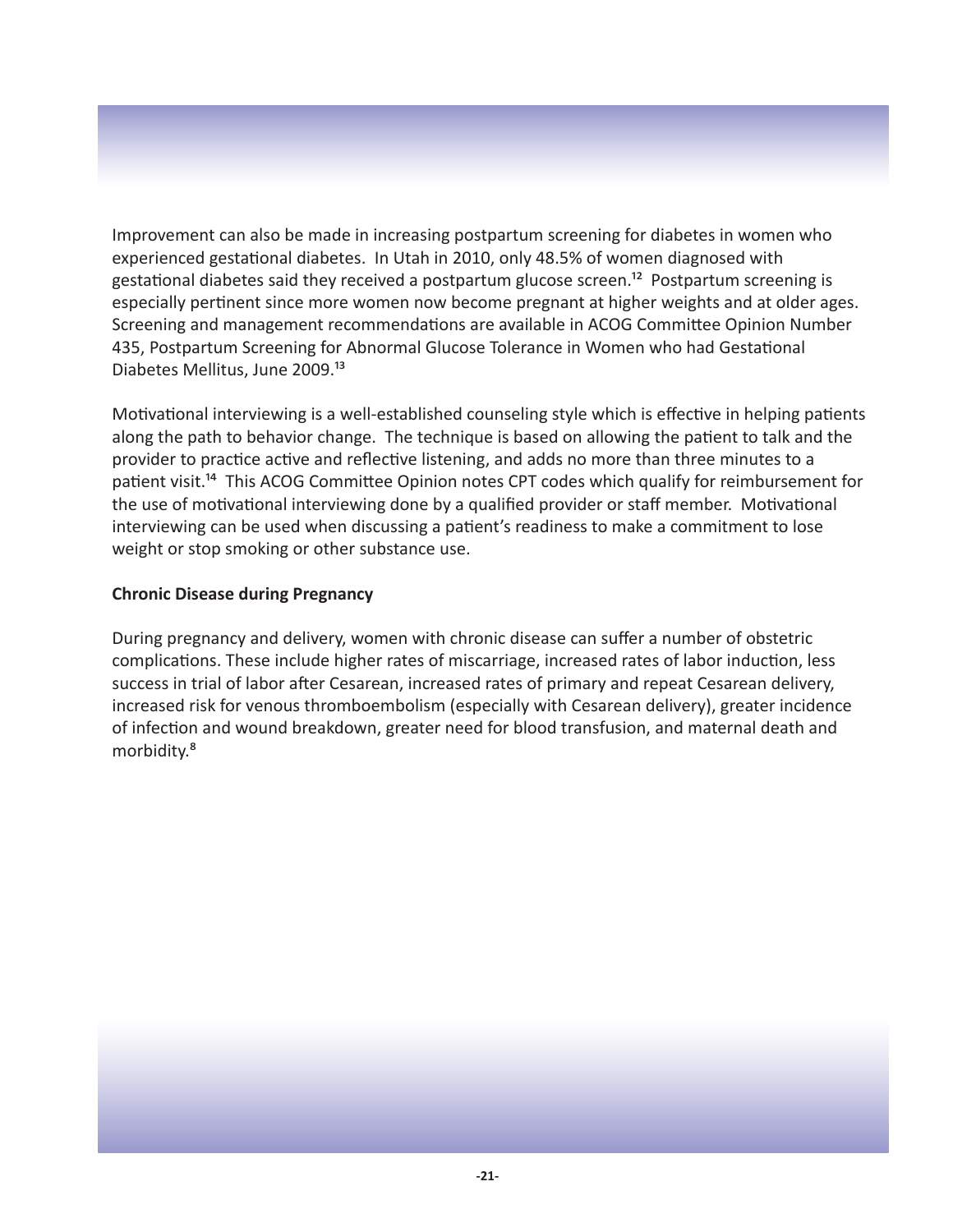# **Life Course Perspective in Health Care**

Research studies have indicated that there are underlying socioeconomic, historic, and behavioral factors which predispose to, or increase the likelihood of, preterm birth. This life course approach views health from the context of an individual's existence within the community, within the cultural milieu, socioeconomic conditions, and considering the experiences of one's life. Level of education is correlated with a woman's socioeconomic status and, from a life course perspective, education is an important contributor to health outcomes for mothers and infants. A life course perspective promotes access to preconception care, interconception care, improvement in the quality of prenatal care, and continuing access to health care, particularly to primary care, over the life course.<sup>15</sup> In addition to aiming interventions at health systems, a life course approach addresses family, community, educational, and societal systems (including issues of poverty, stress, racism, nutrition, housing, employment, and neighborhood conditions), which seem to underlie persistent health disparities.

Awareness of the life course perspective in the structure and delivery of health care may foster better prevention and earlier diagnosis of chronic maternal health conditions which will serve to improve the health of mothers and infants. Screening for obesity and other increasingly common chronic health conditions may be done in settings other than primary care, such as college health centers, family planning clinics, and community health centers. Followed by appropriate referral for care, these interventions can form a basis for preconception and interconception care and will benefit the health of women, infants, families, and communities even before a pregnancy begins.

#### **Summary**

This paper reports on a subset of infant mortality associated with perinatal conditions in Utah for the years 2003-2008. In reality, the topic of infant mortality is quite broad, as it presupposes the health of mothers, as well as the health of communities, and also requires a comprehensive, well-functioning, and quality-based perinatal health care system. Infant mortality is intrinsically tied to the mother's preconceptional health. Using information obtained in these reviews, the Utah Department of Health will continue to track infant mortality due to perinatal conditions and work to support improvements in the systems of care for women, infants, and families throughout the state.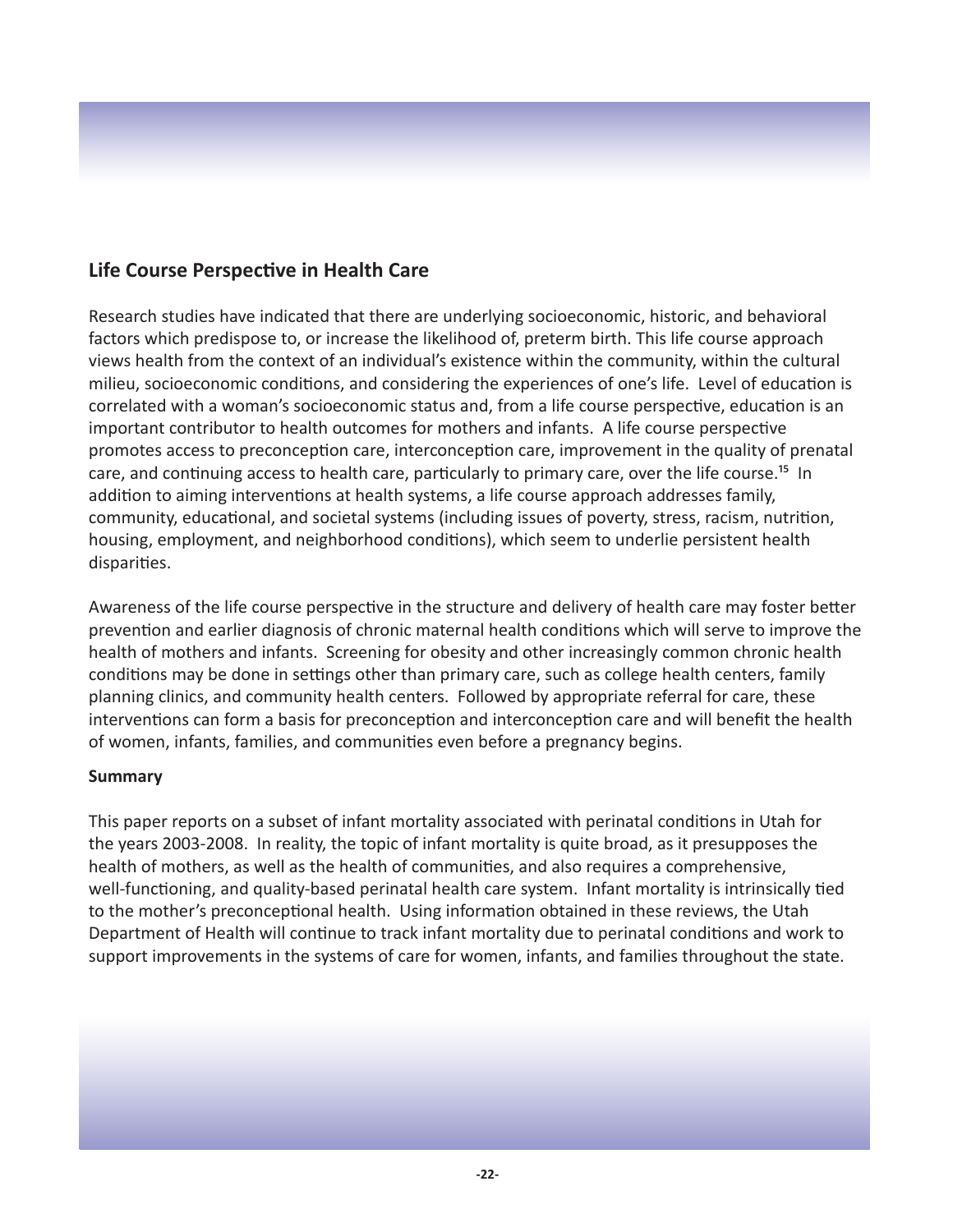#### **References**

- 1. Anderson RN, Miniño AM, Hoyert DL, Rosenberg HM. Comparability of cause of death between ICD–9 and ICD–10: Preliminary estimates. National vital statistics reports; vol 49 no. 2. Hyattsville, Maryland: National Center for Health Statistics. 2001.
- 2. Fetal and Infant Mortality Review Manual: A Guide for Communities. 2nd Edition. American College of Obstetricians and Gynecologists, Washington, D.C. August 2008.
- 3. Tyson JE, Parikh NE, Langer J, Green C & Higgins, RD. Intensive care for extreme prematurity moving beyond gestational age. NIH Public Access Author Manuscript, *New England Journal of Medicine*, 2008 April 17; 358(16): 1672-81.
- 4. Zera C, McGirr S, Oken E. Screening for obesity in reproductive-aged women. Prevention of Chronic Disease 2011; 8(6):A125. http://www.cdc.gov/pcd/issues/2011/nov/11\_0032.htm
- 5. ACOG Practice Bulletin Number 31, October 2001, Assessment of Risk Factors for Preterm Birth.
- 6. ACOG Committee Opinion Number 315, September 2005, Obesity in Pregnancy. *Obstet Gynecol.* 2005 Sep;106(3):671-5.
- 7. ACOG Committee Opinion Number 419, October 2008, Use of Progesterone to Reduce Preterm Birth.  *Obstet Gynecol.* 2008 Oct;112(4):963-5. No abstract available.
- 8. ACOG Committee Opinion Number 522, April 2012, Incidentally Detected Short Cervical Length.  *Obstet Gynecol.* 2012 Apr;119(4):879.
- 9. Guidelines for Women's Health Care: a Resource Manual, 3rd Edition. American College of Obstetricians and Gynecologists, 2007. ACOG Corporate Author.
- 10. ACOG Committee Opinion Number 453, Screening for Depression During and After Pregnancy, February 2010.  *Obstet Gynecol.* 2010:115(2, part I):394-5.
- 11. ACOG Committee Opinion Number 313, September 2005, The Importance of Preconception Care in the Continuum of Women's Health Care. *Obstet Gynecol.* 2005 Sep: 106(3):665-6.
- 12. Utah Pregnancy Risk Assessment Monitoring System (PRAMS) data, unpublished.
- 13. ACOG Committee Opinion Number 435, Postpartum Screening for Abnormal Glucose Tolerance in Women who had Gestational Diabetes Mellitus, June 2009. *Obstet Gynecol.* 2009:113(6):1419-21.
- 14. ACOG Committee Opinion Number 423, Motivational Interviewing: a Tool for Behavior Change, January 2009. *Obstet Gynecol*. 2009: 113(1):243-6.
- 15. Lu MC, Kotelchuk M, Hogan V, Jones L, Jones CA, Halfon N. Closing the black-white gap in birth outcomes: A life course approach. *Ethnicity and Disease*, 2010 Winter; 20 (1 Suppl 2):S2-62-76.